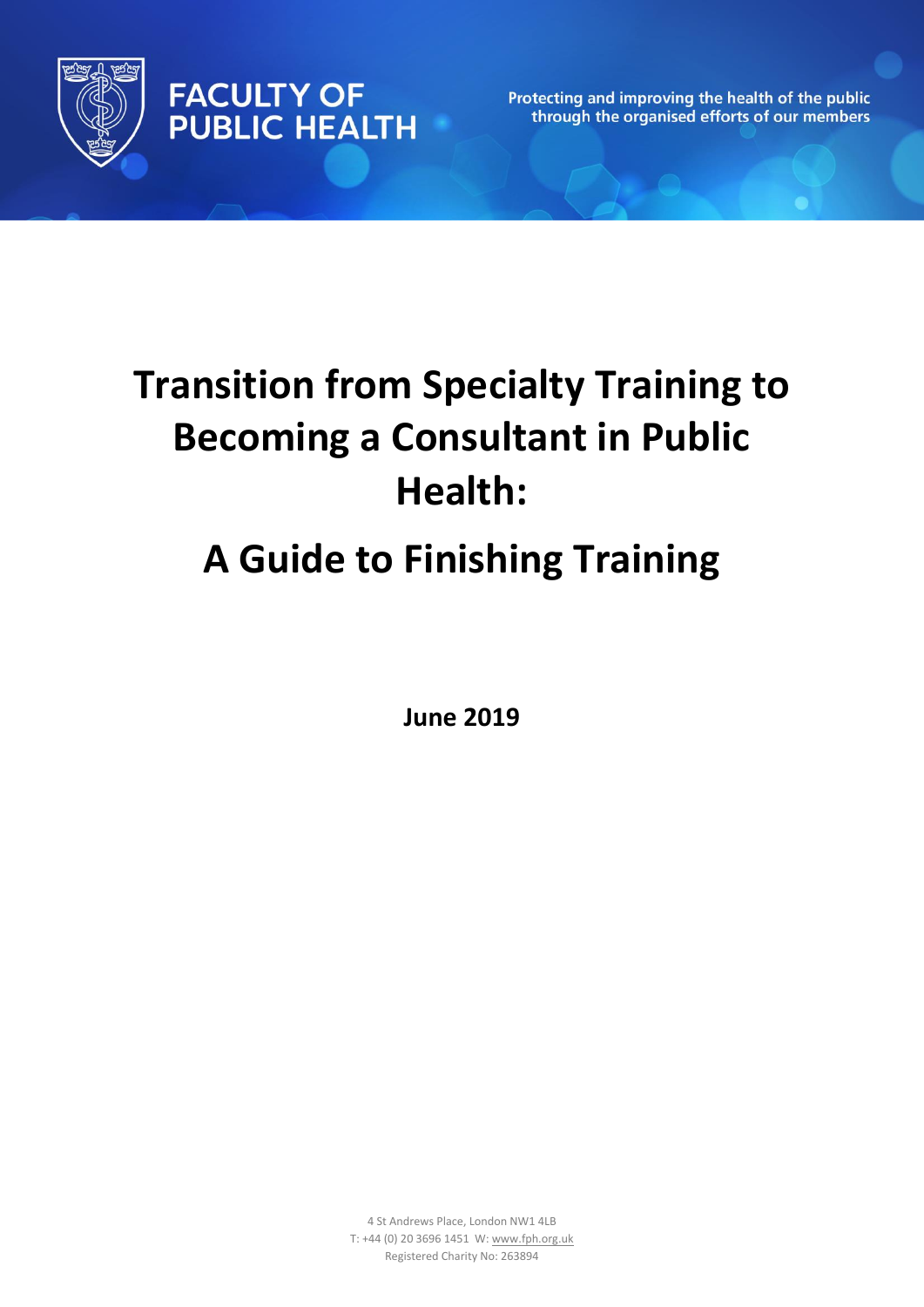## **Contents**

| А. |                                                                                                                                                                                                                                                                                                  |    |
|----|--------------------------------------------------------------------------------------------------------------------------------------------------------------------------------------------------------------------------------------------------------------------------------------------------|----|
| 1. |                                                                                                                                                                                                                                                                                                  |    |
| 2. |                                                                                                                                                                                                                                                                                                  |    |
| 3. |                                                                                                                                                                                                                                                                                                  |    |
| 4. |                                                                                                                                                                                                                                                                                                  |    |
| 5. |                                                                                                                                                                                                                                                                                                  |    |
| 6. |                                                                                                                                                                                                                                                                                                  |    |
| 7. |                                                                                                                                                                                                                                                                                                  |    |
| В. |                                                                                                                                                                                                                                                                                                  |    |
| 1. |                                                                                                                                                                                                                                                                                                  |    |
| 2. |                                                                                                                                                                                                                                                                                                  |    |
|    |                                                                                                                                                                                                                                                                                                  |    |
|    |                                                                                                                                                                                                                                                                                                  |    |
| 1. |                                                                                                                                                                                                                                                                                                  |    |
|    | 2. Continuing personal development and revalidation  18                                                                                                                                                                                                                                          |    |
|    |                                                                                                                                                                                                                                                                                                  |    |
|    | Appendix 1: A Guide to the CCT Process (Medical Background)                                                                                                                                                                                                                                      | 22 |
|    | $\mathbf{r}$ and $\mathbf{r}$ and $\mathbf{r}$ and $\mathbf{r}$ and $\mathbf{r}$ and $\mathbf{r}$ and $\mathbf{r}$ and $\mathbf{r}$ and $\mathbf{r}$ and $\mathbf{r}$ and $\mathbf{r}$ and $\mathbf{r}$ and $\mathbf{r}$ and $\mathbf{r}$ and $\mathbf{r}$ and $\mathbf{r}$ and $\mathbf{r}$ and |    |

## **A Guide to the CCT Process (Background other than medicine) 23**

#### **Acknowledgments**

This document is based on a guide originally compiled by Amy Potter, Public Health Specialty Registrar, for London, Kent, Surrey & Sussex region in July 2014. The document was made into a national document in 2014 and updated in 2019 by members of the Specialty Registrar Committee of the Faculty of Public Health, including Heidi Douglas, Emma Kain, Julia Bates, Alexander Allen and Katie Ferguson. Thanks go to staff at FPH working on training and professional standards, the Faculty Adviser for London, LKSS TPDs, BMA and Unite reps, a number of new LKSS Consultants in Public Health for their top tips and Registrars from the national and LKSS Public Health Registrars yahoo groups for their input and suggestions for what to cover. Thanks also to Paul Fisher and his colleagues in the West Midlands, East Midlands and East of England for their contributions from the 'Becoming a Consultant' event held on 24 November 2014.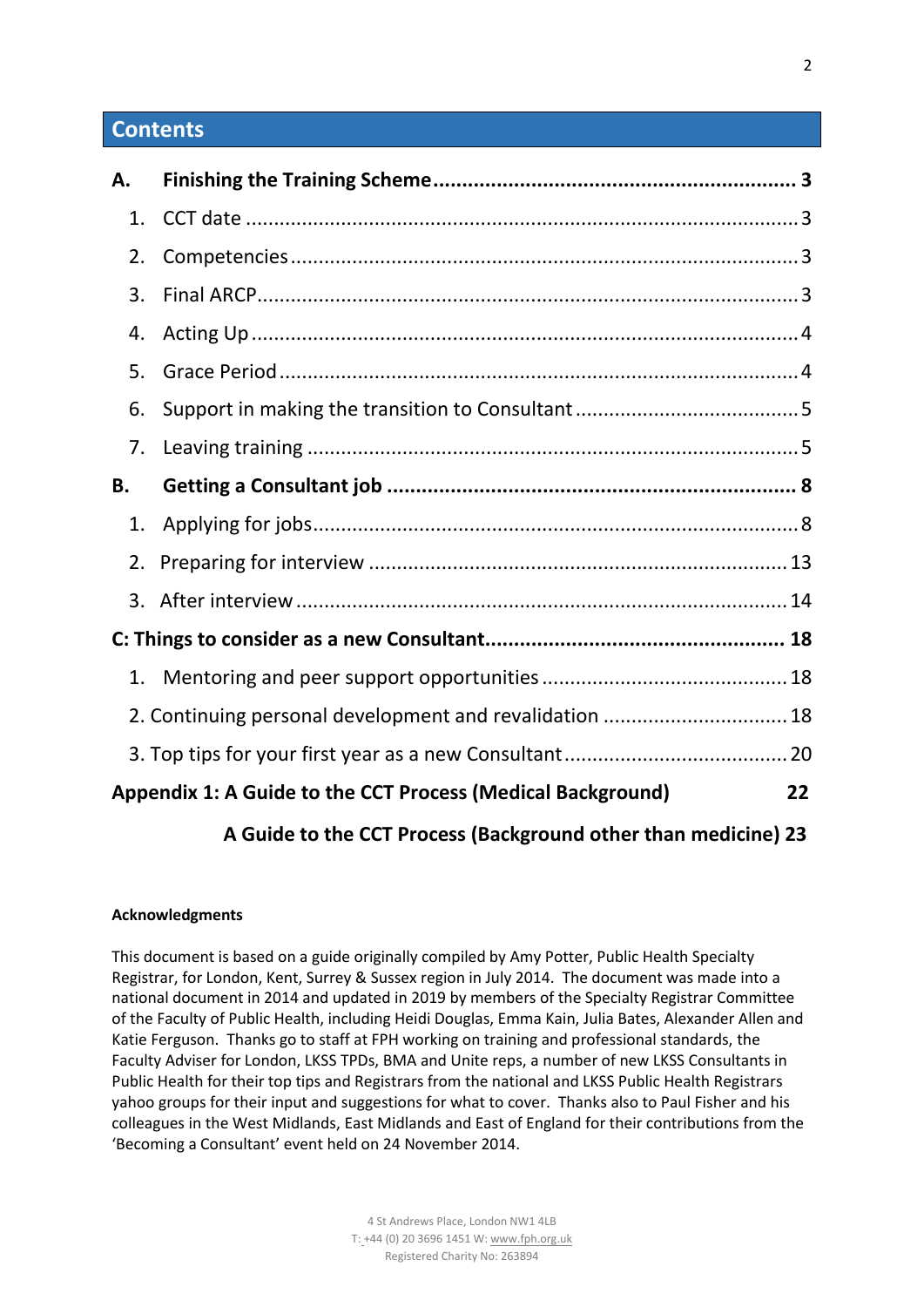# <span id="page-2-0"></span>**A. Finishing the Training Scheme**

#### **FPH link: [http://www.fph.org.uk/completion\\_of\\_training](http://www.fph.org.uk/completion_of_training)**

#### **Specialty training in public health is deemed to be complete when:**

- The local training programme has held a final assessment and issued the final assessment form (Annual Review of Competency Progression (ARCP) outcome 6) stating that the **Registrar has met all the** [Certificate of Completion of Training \(CCT\) criteria.](https://www.fph.org.uk/training-careers/specialty-training/completion-of-training-cct/) This form states the day when training is agreed to be complete.
- The Registrar has been admitted to Membership of the Faculty of Public Health (FPH) this requires that membership subscription fees have been paid. If the Registrar is not a member of the FPH (in any category and in good standing) for at least 3 years prior to their CCT a CCT fee must be paid.
- On completion of training, Registrars from a medical background are recommended by the FPH to the [General Medical Council \(GMC\)](http://www.gmc-uk.org/) for inclusion on the Specialist Register, while those from other disciplines are recommended for registration with the UK Public [Health Register \(UKPHR\).](https://www.ukphr.org/)

## <span id="page-2-1"></span>**1. CCT date**

- In order to CCT you must have satisfactorily completed a minimum of 48 months supervised training in posts approved by the GMC (excluding a formal academic course).
- Information about CCT fees, criteria and process: [http://www.fph.org.uk/completion\\_of\\_training](http://www.fph.org.uk/completion_of_training)

### <span id="page-2-2"></span>**2. Competencies**

• It is a good idea to aim to have all your competencies signed off 6 months prior to CCT. This means that you can focus on gaining Consultant-level experience in your final placement rather than having to do specific projects to chase any remaining competencies, and that at interview you can tell the Faculty Assessor on the interview panel that you have no competencies to sign off.

### <span id="page-2-3"></span>**3. Final ARCP**

- You will need to complete the Completion of Training Form <https://www.fph.org.uk/training-careers/specialty-training/training-downloads/> and send it to your Training Programme Director to sign prior to your final ARCP. This records that you have completed sufficient training time.
- When the FPH Education and Training Department has received your final assessment forms/ ARCP outcome 6, all previous ARCP outcome forms and the Completion of Training Form, it will review the necessary documents to ensure all CCT criteria have been met before their recommendation to the GMC/ UKPHR can be made. It is a good idea to follow up with FPH to make sure that this happens.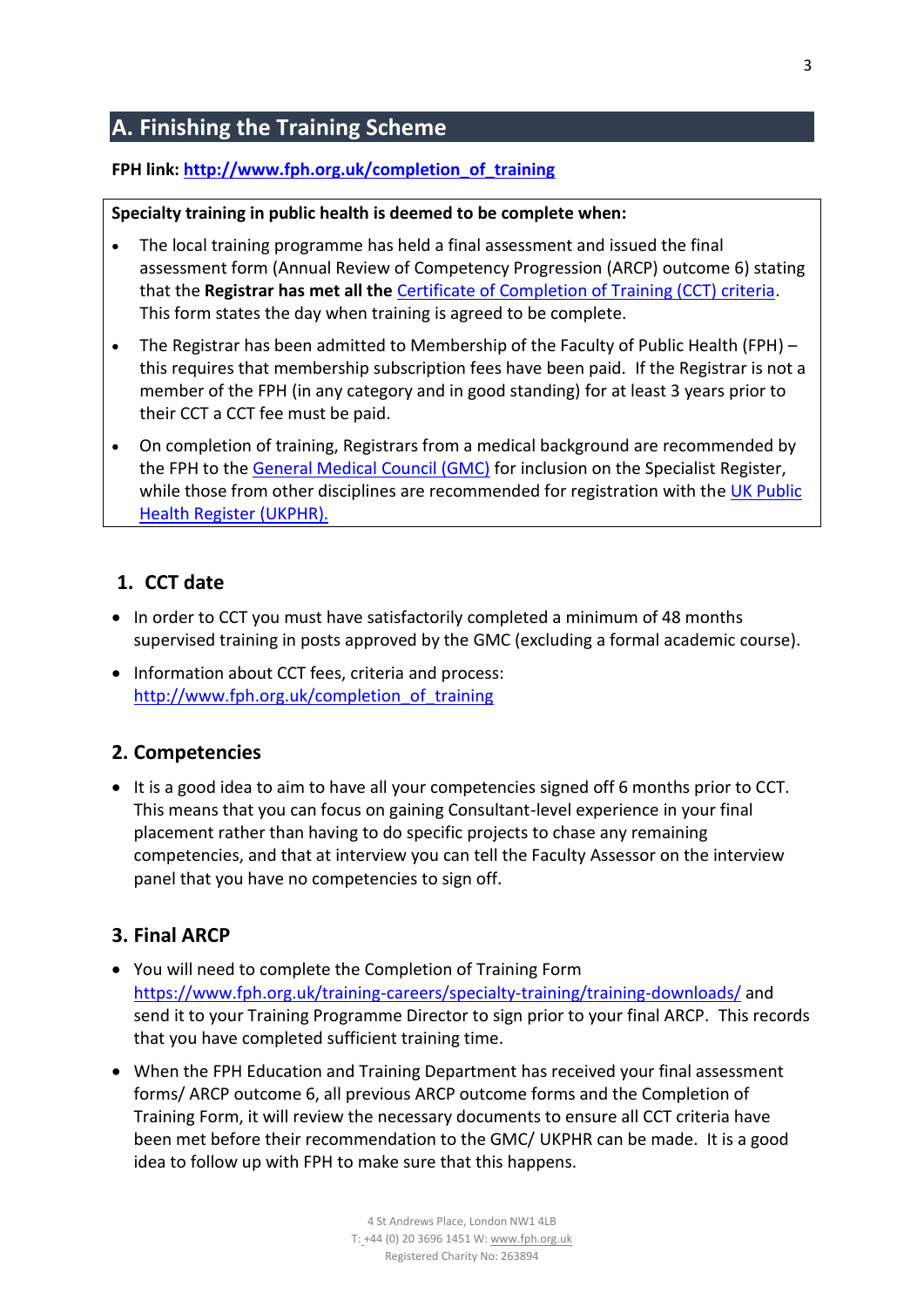**Appendix 1** gives a flowchart for the CCT process for both medical and non-medical Registrars.

# <span id="page-3-0"></span>**4. Acting Up**

- Registrars, after agreement with their Educational Supervisor (ES) and Training Programme Director (TPD), can 'Act Up' at Consultant level for a maximum of three months (Whole Time Equivalent (WTE)) in their final year before CCT (usually the last three months). This is not possible in your grace period. This is still counted as training and must have appropriate arrangements for supervision.
- Supplementary payment for this period is not obligatory but can be negotiated between the Registrar and their placement. Speak to your TPD to find out about your local process as this is likely to vary between regions. For example, there may need to be completion of 'Notification of Change Forms,' notice given and sometimes a job description of the post you are 'Acting Up' into is required. If your placement agrees to pay you the extra top-up, you will need to follow local procedures with your Public Health Training Programme and Employing Trust to enable your host employer (from whom you receive your pay slips) to pay you the full Consultant salary and invoice appropriately. Usually the Consultant salary is the bottom of an Agenda for Change (AfC) Band 8d for non-medics,<sup>1</sup> or bottom of the Consultant pay scale for medics<sup>2</sup>. You will also need to consider on-call: some local authorities will not pay for on-call uplifts, so discuss this with your placement.
- Remember: TPDs will only approve these opportunities if provided in an approved training location with recognised supervision. Any periods of Acting Up must be recorded on all training forms as a placement at an approved training location. This will prevent any queries from FPH as to whether these placements count towards training time/CCT date.

# <span id="page-3-1"></span>**5. Grace Period**

**.** 

- Post-CCT a 'grace period' is allowed for up to six calendar months. This is the time allowed for a Registrar to find a Consultant (or equivalent) post.
- Registrars cannot officially 'Act Up' during the grace period, as this will be deemed a locum post, which should be fully resourced by the prospective employers, with the Registrar resigning from the programme. However, Registrars should be enabled to take on senior level responsibilities if working through a grace period, to ensure that they are well positioned for applying for their career posts.
- Study leave expenses are not paid during the grace period but continuing professional development (CPD) is still part of a Registrar's responsibility.

<sup>1</sup> <http://www.nhscareers.nhs.uk/working-in-the-nhs/pay-and-benefits/agenda-for-change-pay-rates/>

<sup>2</sup> [http://bma.org.uk/practical-support-at-work/pay-fees-allowances/pay-scales/Consultants-england](http://bma.org.uk/practical-support-at-work/pay-fees-allowances/pay-scales/consultants-england)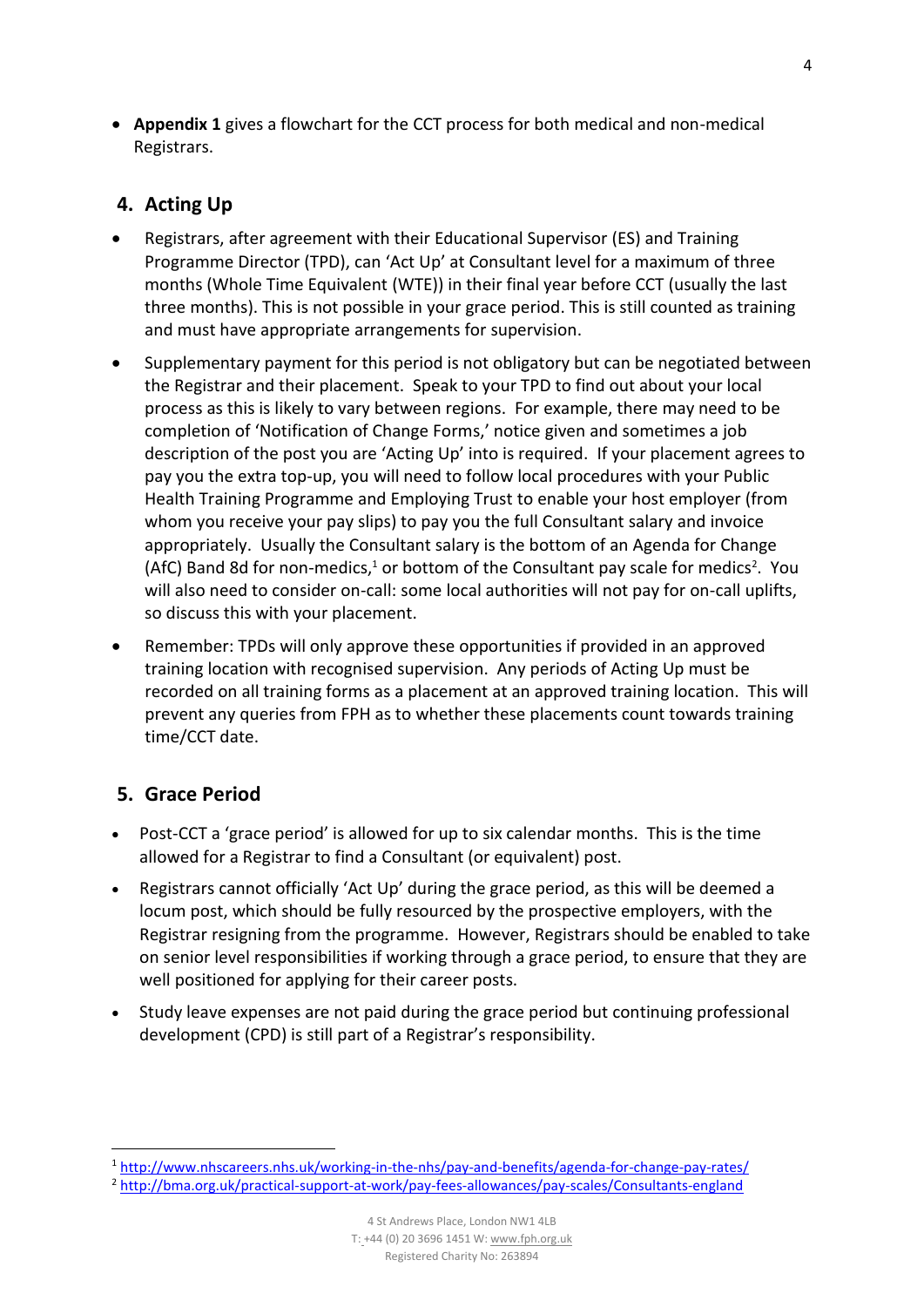- The Gold Guide<sup>3</sup> and the local Postgraduate Dean are the sources of information for constraints around remaining in a training post after the award of CCT.
- If a Registrar is successful in finding a permanent or locum post, then they will need to resign from the training programme and be paid by the prospective employer. There is no return to the training programme.
- The position of honorary Consultant is no longer valid.

**Talk to your TPD if you are contemplating using your grace period to ensure you fully understand the options.**

## <span id="page-4-0"></span>**6. Support in making the transition to Consultant**

- In addition to signing off your official training competencies, particularly in your final year, consider whether you need to build any additional training/ experience relevant to taking on a Consultant portfolio into your placements, such as commissioning and procurement, budget and staff management etc.
- If the opportunity is available in your region, consider joining an Action Learning Set in your final year of training, if not before, to provide a peer support group to discuss work challenges, Acting Up and the transition to Consultant.
- Find out if any peer support groups for new Consultants exist in your region which you could join.
- Look out for any Coaching and Mentoring support which may be available through your local training programme.

# <span id="page-4-1"></span>**7. Leaving training**

- On leaving training for whatever reason (whether mid-scheme or CCT), all Registrars should complete an exit form - [https://www.fph.org.uk/training-careers/specialty](https://www.fph.org.uk/training-careers/specialty-training/training-downloads/)[training/training-downloads/](https://www.fph.org.uk/training-careers/specialty-training/training-downloads/)
- You will need to ensure you stay on the GMC and UKPHR registers through revalidation which require annual professional appraisals. You should sort this out as soon as you are offered a post (the provider of annual professional appraisal will depend on who employs you).
- You will need to record your CPD using the FPH online tool <https://www.fph.org.uk/professional-development/cpd/>. You can start this straight away e.g. during the period of grace. See also section C2 on p. 18 below.

**.** 3

[https://www.copmed.org.uk/images/docs/gold\\_guide\\_7th\\_edition/The\\_Gold\\_Guide\\_7th\\_Edition\\_January\\_\\_2](https://www.copmed.org.uk/images/docs/gold_guide_7th_edition/The_Gold_Guide_7th_Edition_January__2018.pdf) [018.pdf](https://www.copmed.org.uk/images/docs/gold_guide_7th_edition/The_Gold_Guide_7th_Edition_January__2018.pdf)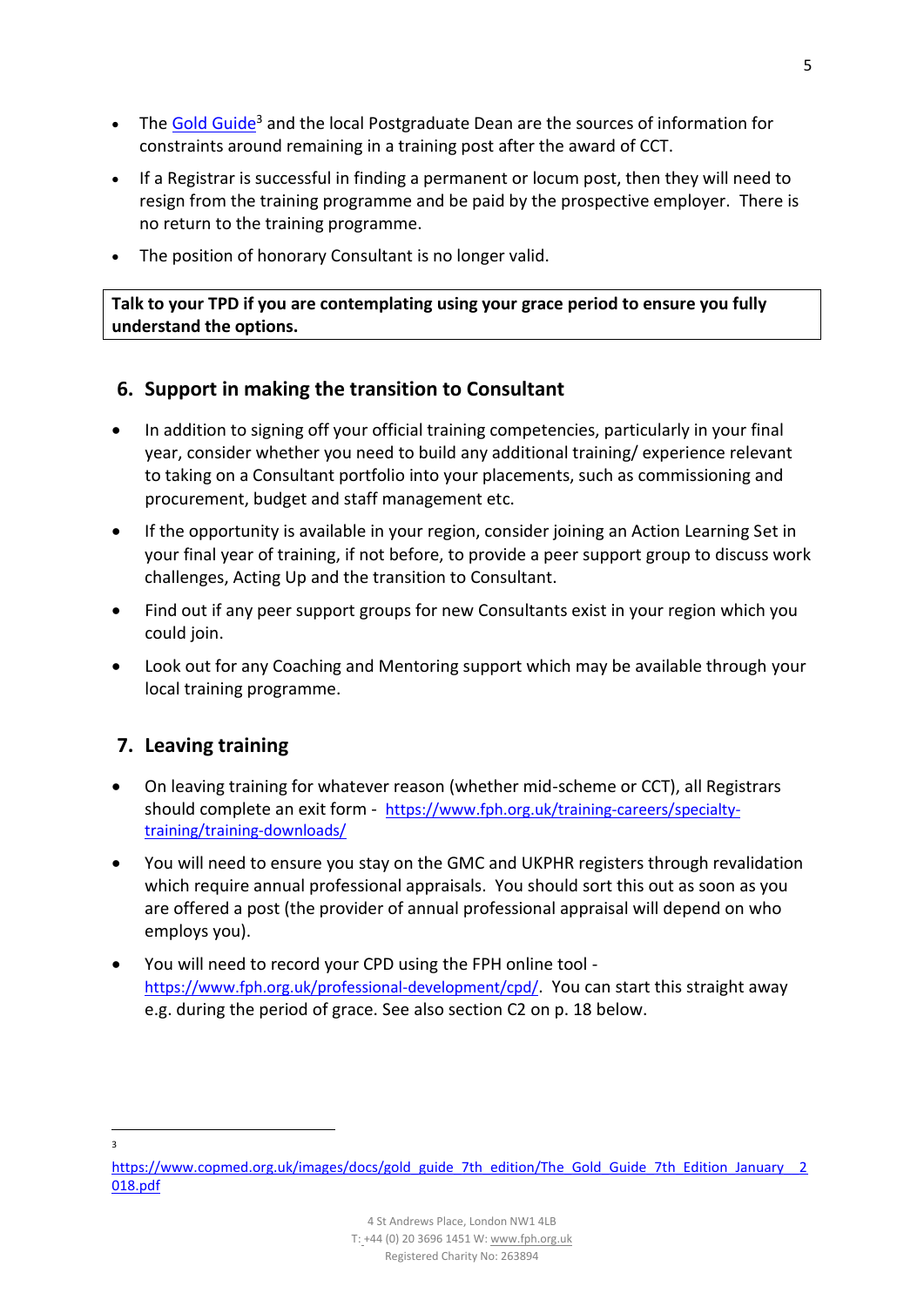# 5 tips for your final year

| Real<br>responsibility | • Lead on work areas – not just projects<br>Leading a range of areas - managing a portfolio<br>Responsibility for staff - including objectives, PDP,<br>appraisal          |
|------------------------|----------------------------------------------------------------------------------------------------------------------------------------------------------------------------|
| Soft skills            | • Difficult relationships - how to manage<br>• Engagement<br>• Understanding local politics - particularly LA<br>• Purposeful networking                                   |
| Shadowing              | • Learn from approaches of others<br>• Particularly in challenging / difficult meetings<br>• Ensure this encompasses reflection including with<br>person you are shadowing |
| Procurement            | Complex processes – increasingly important part of<br>public health                                                                                                        |
| <b>Budgets</b>         | • The whole process<br>• Managing a budget<br>• Process of agreeing, signing off, monitoring                                                                               |

# **Top tips for the last 6-12 months of training from two new Consultants in Public Health**

> Start the job hunt early and ask friends/colleagues for interview practice;

> For interview preparation: revise the basic key elements of public health tools e.g. health needs assessment, project evaluation as well as preparing examples of your experience with which to pepper your answers (Use the STAR framework for your personal examples: Situation / Task / your Action / Result and Reflection on what you learnt / would do differently);

> Ensure exposure to councillors, especially Member for Health: you might ask if you can shadow a councillor for the day as this could give you the rich insight that will sing through at interview;

> Refresh / acquire project management skills (or any management tool you feel comfortable with that will help you juggle the likely enormity of your Consultant portfolio!);

> Refresh / acquire delegation skills e.g. through attendance at a good quality management course;

> Consider bringing forward (or delay) any significant personal projects so they don't fall in your first year as a Consultant you just don't need the extra pressure on your time (BUT balance this with taking time in your last 6 months as a Registrar to effectively prepare for being a Consultant);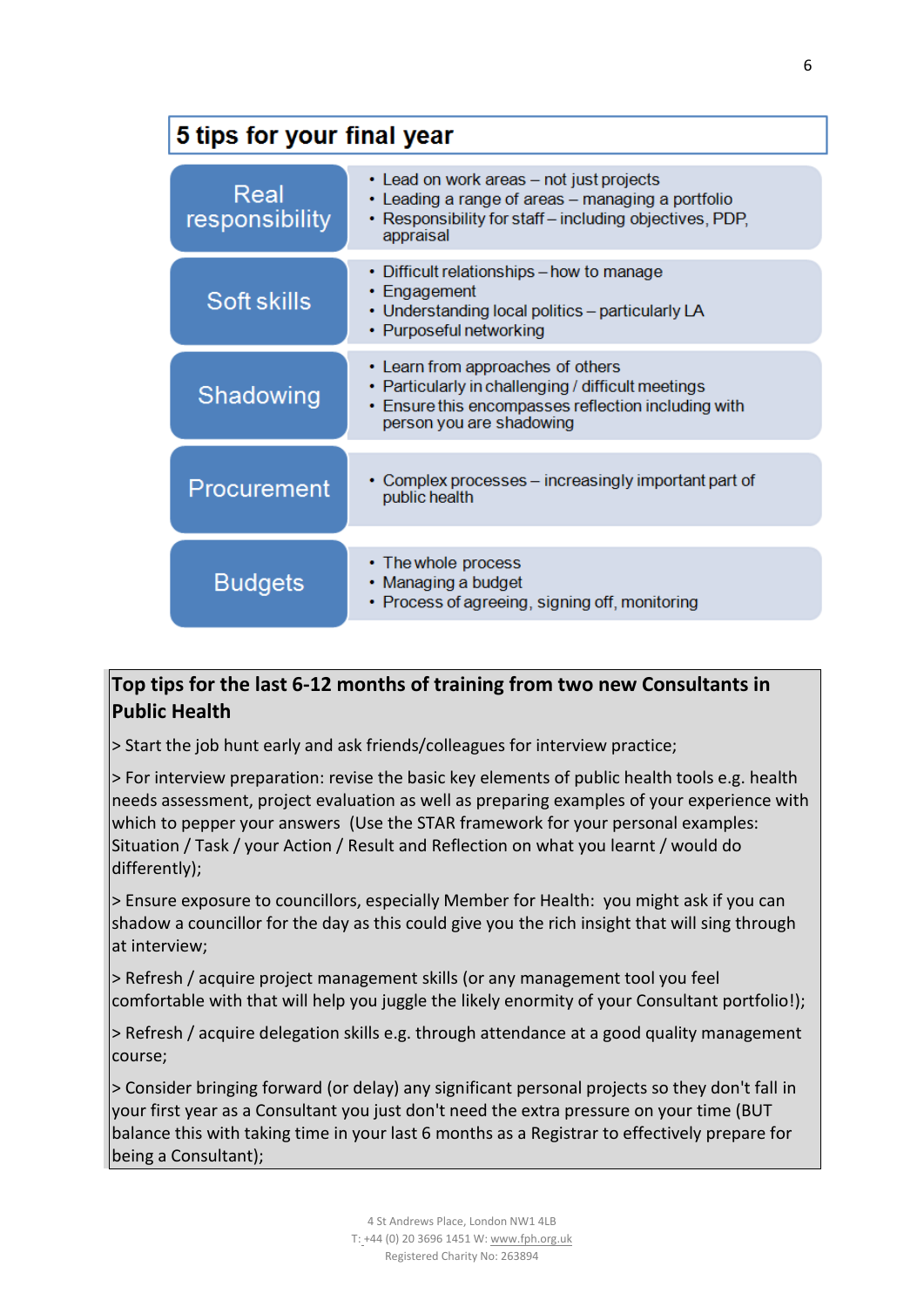> Clarify your personal priorities so you can be clearer about what you agree / don't agree to do for work and can protect the boundaries on your non-work life;

 $\vert$ > Consider identifying a suitable mentor / buddy / group of peers who can help offer support as you navigate your way through the first year.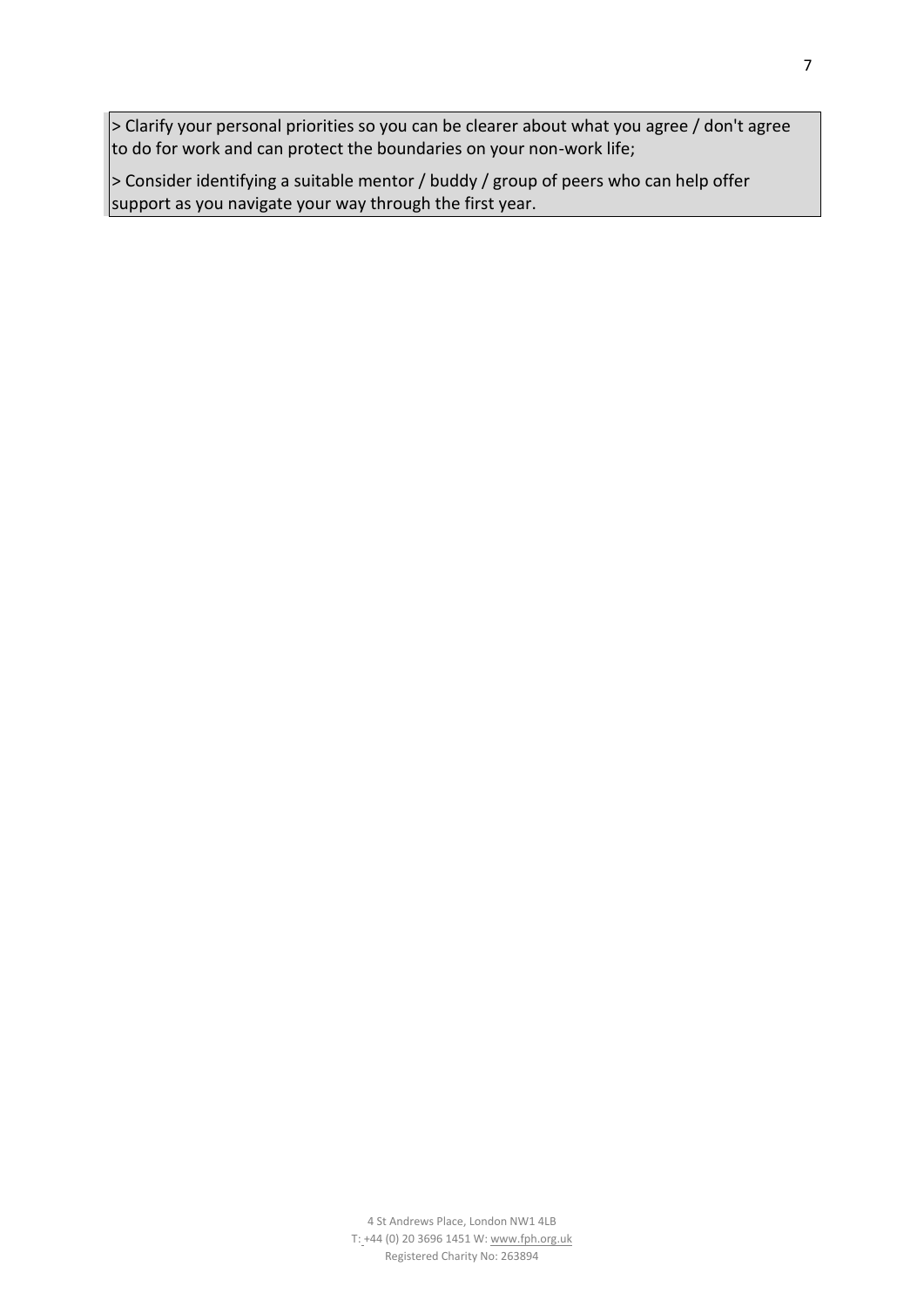# <span id="page-7-0"></span>**B. Getting a Consultant job**

**FPH link: [http://www.fph.org.uk/senior\\_public\\_health\\_appointments](http://www.fph.org.uk/senior_public_health_appointments)**

## <span id="page-7-1"></span>**1. Applying for jobs**

#### **a) General**

- You can begin to apply for jobs and attend interviews when you are within 6 months of CCT and eligible for specialist registration (at the time of interview), although you cannot take up the position until you have completed the full 48 months served in training, have had your CCT and have been entered onto the relevant Specialist Register.
- Let people know you are ready to apply for a Consultant post as you get near your final six months – jobs may appear!
- Don't apply for jobs you don't want this will not help to extend your grace period it gets known very quickly if people apply and then withdraw.
- Not all jobs are advertised on NHS jobs, so if there are particular organisations that you're interested in working in, for example local government, don't rely only on NHS jobs but look directly on the organisation's website. Other places jobs are advertised include the British Medical Journal and the Health Service Journal. You can also view the FPH's Job Board: <http://careers.fph.org.uk/>

#### **Top tips for the last 6 months of training from a TPD:**

> Ensure you know outcomes of work you have done so you can change the emphasis of your application from competence to outcome;

> Make sure that former Educational Supervisors (ES) and Directors of Public Health (DsPH) know you are coming to the end of training - have a not-more-than-one-side of A4 CV to send round - and do not start it with statements such as 'I am passionate about public health, I am popular, etc ' - your CV needs to be evidence based;

> Ensure you have competencies signed off by 6 months before your CCT date (when you are eligible to apply for a job). You can then truthfully say at an interview that you have completed competencies and are spending final six months filling in gaps in practice and gaining experience - shadowing budget holders, etc.

#### **b) Job shares**

#### **Issues to consider in thinking about job shares:**

- Be aware that it is not impossible but is likely to be difficult to set up, in practical terms: you need to find someone who is looking for the same thing as you, you need complementary working styles, you need a lot of trust in the other person;
- What happens at interview if they want one but not both of you? You need to consider this possibility in advance;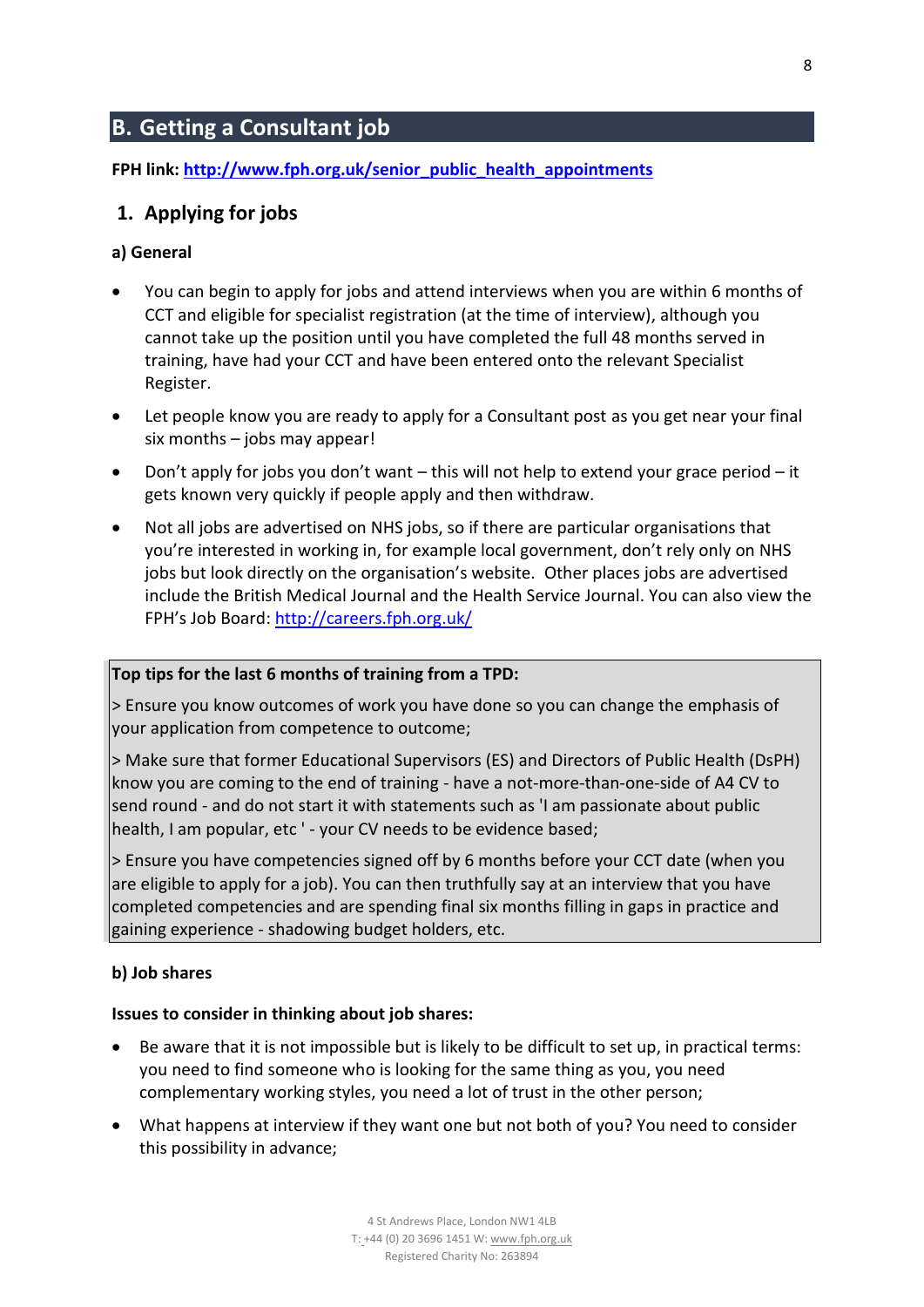Try to find someone senior who is currently job sharing (not necessarily in Public Health) to ask about their experience of applying for jobs as a job share, as well as the day-today experience.

#### **c) Part-time working**

#### **Views of a Consultant working part-time:**

> Depending on your reasons for wanting to work part-time (e.g. wanting to continue doing academic work), you might want to raise at interview that you want to continue with an existing arrangement;

> Don't be afraid to negotiate once you have been offered the job;

> Consider asking to work extended/compressed hours rather than part time;

> Be careful what you wish for: you may well end up doing a full time job for part time pay. Often full time jobs are not re-calibrated to part time, so you end up doing the same work and working very long hours. You might want to think about negotiating that they employ another member of staff (e.g. a Public Health Strategist) with the savings made from employing you part time not full time, to take some of the workload;

> Think about how far away you live from the prospective job – it can be difficult when working part time to cover meetings and get work done if you spend a lot of time just travelling between locations on the days that you are working.

## **d) Which job?**

Public Health England (PHE) has some key questions that they recommend should be put to any prospective employer, in order to maintain high quality public health practice in senior public health posts. Whilst this is relevant to England, the principles should be applied throughout the UK.

• Is the post approved by the FPH, with the support of PHE? *This will mean that the job description and organisational arrangements are considered suitable for discharging specialist public health practice. Employers will usually indicate where they have approval, so in most cases the answer to this question is self-evident. Rarely, employers might not seek professional advice from FPH or may wish to proceed with recruitment despite the professional advice they receive from FPH.*

## *Where the post does not have the approval of FPH and endorsement of PHE, they suggest asking two further questions:*

- 1. Does the post have sufficient responsibilities at a senior level in public health to warrant the need for specialist registration or a licence to practice (irrespective of whether these words are included in the job description)? *Only if there is a match with senior specialist public health practice will revalidation be relevant for the role.*
- 2. What arrangements there are to support specialist training? *Only where the arrangements satisfy the training programme could the post holder take on significant training or supervisory roles.*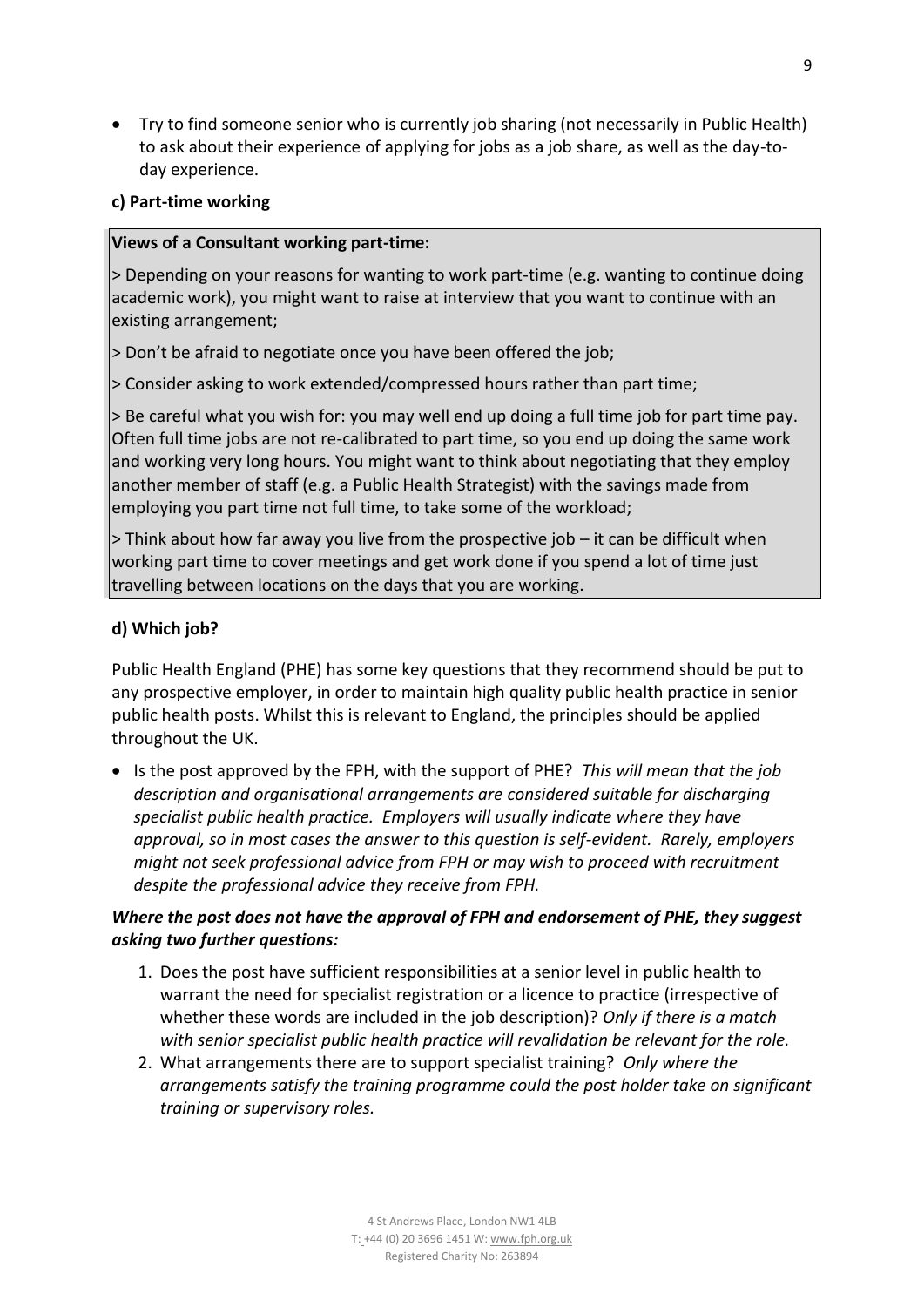All FPH-approved roles will have an interview panel called an Advisory Appointments Committee (AAC) including a Faculty Assessor. 4

"Ensuring high standards of senior public health appointments and the quality of the public health workforce is of great importance to FPH, and the current climate means little is straightforward. We will continue to work hard to influence employers to ensure that these standards are maintained. If members have concerns over appointments please let FPH know by emailing [aac@fph.org.uk](mailto:aac@fph.org.uk) or by getting in touch with your local Faculty Adviser" ([https://www.fph.org.uk/professional-development/public-health](https://www.fph.org.uk/professional-development/public-health-appointments/faculty-advisers/)[appointments/faculty-advisers/](https://www.fph.org.uk/professional-development/public-health-appointments/faculty-advisers/)– James Gore, Head of Professional Standards

### **e) Salary**

**.** 

 FPH has recommended that Consultant in Public Health roles are advertised with minimum salary requirements, the equivalent of NHS Agenda for Change (AfC) Band 8d (£70,206 to £85,333 in 2018<sup>5</sup>) or equivalent medical Consultant pay grade (£77,913 to  $£$  105,042 in 2018<sup>6</sup>). However, nationally, there is a large amount of discretion as to what Terms and Conditions (Ts&Cs) are being offered, and much is up for negotiation.

In general, for organisations in England (although there are likely to be similarities in Scotland, Wales and Northern Ireland):

|                  | <b>Basic Salary offer</b>                  | Pay progression (e.g.                |
|------------------|--------------------------------------------|--------------------------------------|
|                  |                                            | increments)                          |
| <b>Public</b>    | <b>Medical Consultant in Public Health</b> | As per previous NHS Ts&Cs, for       |
| <b>Health</b>    | Ts&Cs/ Agenda for Change Ts&Cs             | the time being, although             |
| <b>England</b>   |                                            | technically PHE is part of the Civil |
|                  |                                            | Service rather than the NHS          |
| Academic         | Likely to continue as previously           | Likely to continue as per previous   |
|                  | (Medical Consultant in Public Health       | NHS Ts&Cs, for time being            |
|                  | Ts&Cs/Agenda for Change Ts&Cs),            |                                      |
|                  | assuming institution has the funds to      |                                      |
|                  | pay this level of salary.                  |                                      |
| <b>English</b>   | At local authority discretion (but FPH     | Check contract: should expect it     |
| Local            | advise Medical Consultant in Public        | but not an obligation. Terms may     |
| <b>Authority</b> | Health Ts&Cs/Agenda for Change             | vary, e.g. incremental               |
|                  | Ts&Cs are offered)                         | progression may be two-yearly        |
|                  | Risk of increasing disparity between       | rather than annual, and band         |
|                  | Consultants in PH with medical and         | width may be narrower.               |
|                  | non-medical backgrounds due to             |                                      |
|                  | different pay scales.                      |                                      |

- <sup>5</sup> <https://www.nhsemployers.org/your-workforce/pay-and-reward/agenda-for-change/pay-scales/annual>
- <sup>6</sup> [http://www.nhsemployers.org/-/media/Employers/Documents/Pay-and-Conditions-Circular-MD-32018-](http://www.nhsemployers.org/-/media/Employers/Documents/Pay-and-Conditions-Circular-MD-32018-270918.pdf) [270918.pdf](http://www.nhsemployers.org/-/media/Employers/Documents/Pay-and-Conditions-Circular-MD-32018-270918.pdf)

<sup>4</sup> <https://www.fph.org.uk/professional-development/public-health-appointments/>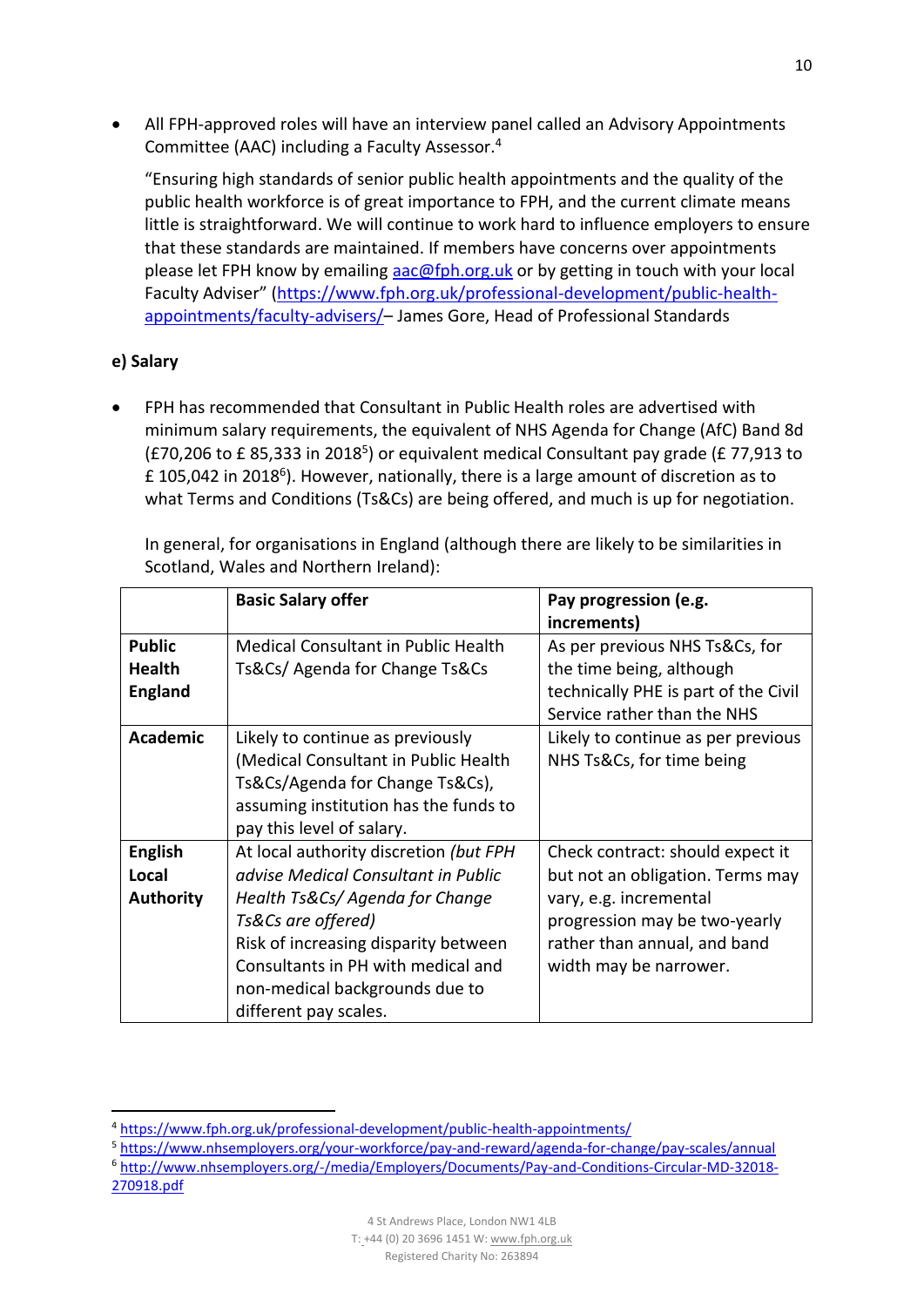## **Note on English Local Authority (LA) payscales**

Job evaluation in most LAs uses the National Joint Council (NJC) scheme, $<sup>7</sup>$  a minority use the</sup> Hay scheme.<sup>8</sup> Issues recognised in the Public Health Consultant job evaluation process include:

> Consultants are expected to develop within their post rather than developing through promotion, this can mean that the width of the banding needs to be greater than is the norm in some LAs;

> A Consultant's change agent function and power/influence is typically exercised not through services/teams they directly manage but across the health economy.

## **f) Application process**

- Read the job description carefully
- Research the job and the organisation (use informal contacts and websites)
- Make contact with the employer request further information or arrange a visit. This needs to be done prior to shortlisting
- Find out more about the job/ role (including, if a local authority role, where the Director of Public Health sits within the organisation and who they report to)
- Structure the application form according to the job description/ person specification  $$ make the job easy for the panel shortlisting:
	- o Use real life examples
	- o Sell what you have done personally
	- $\circ$  Emphasise outcomes from your work not competencies let the panel realise you have competencies from what you have done.
- The FPH has developed template job descriptions for Consultant posts, found here: [https://www.fph.org.uk/professional-development/public-health-appointments/public](https://www.fph.org.uk/professional-development/public-health-appointments/public-health-appointments-useful-documents/)[health-appointments-useful-documents/.](https://www.fph.org.uk/professional-development/public-health-appointments/public-health-appointments-useful-documents/)

These template job descriptions state the following as one of the essential criteria:

| Education/Qualifications                                                      | Essential | Desirable |
|-------------------------------------------------------------------------------|-----------|-----------|
| Public health specialist Registrar and specialist trainee applicants who are  |           |           |
| not yet on the GMC Specialist Register/ GDC Specialist List in dental public  |           |           |
| health/ UKPHR must provide verifiable signed documentary evidence that        | X         |           |
| they are within 6 months of gaining entry at the date of interview; all other |           |           |
| applicants must provide verifiable signed documentary evidence that they      |           |           |
| have applied for inclusion in the GMC/GDC/UKPHR specialist registers          |           |           |

 Therefore, at interview or at pre-employment HR checks, you will need to prove that you are within 6 months of CCT. Your TPD or Head of School should be able to provide a

**.** 

<sup>7</sup> <https://www.local.gov.uk/local-government-terms-and-conditions-green-book>

<sup>8</sup> [http://en.wikipedia.org/wiki/Hay\\_Guide\\_Chart](http://en.wikipedia.org/wiki/Hay_Guide_Chart)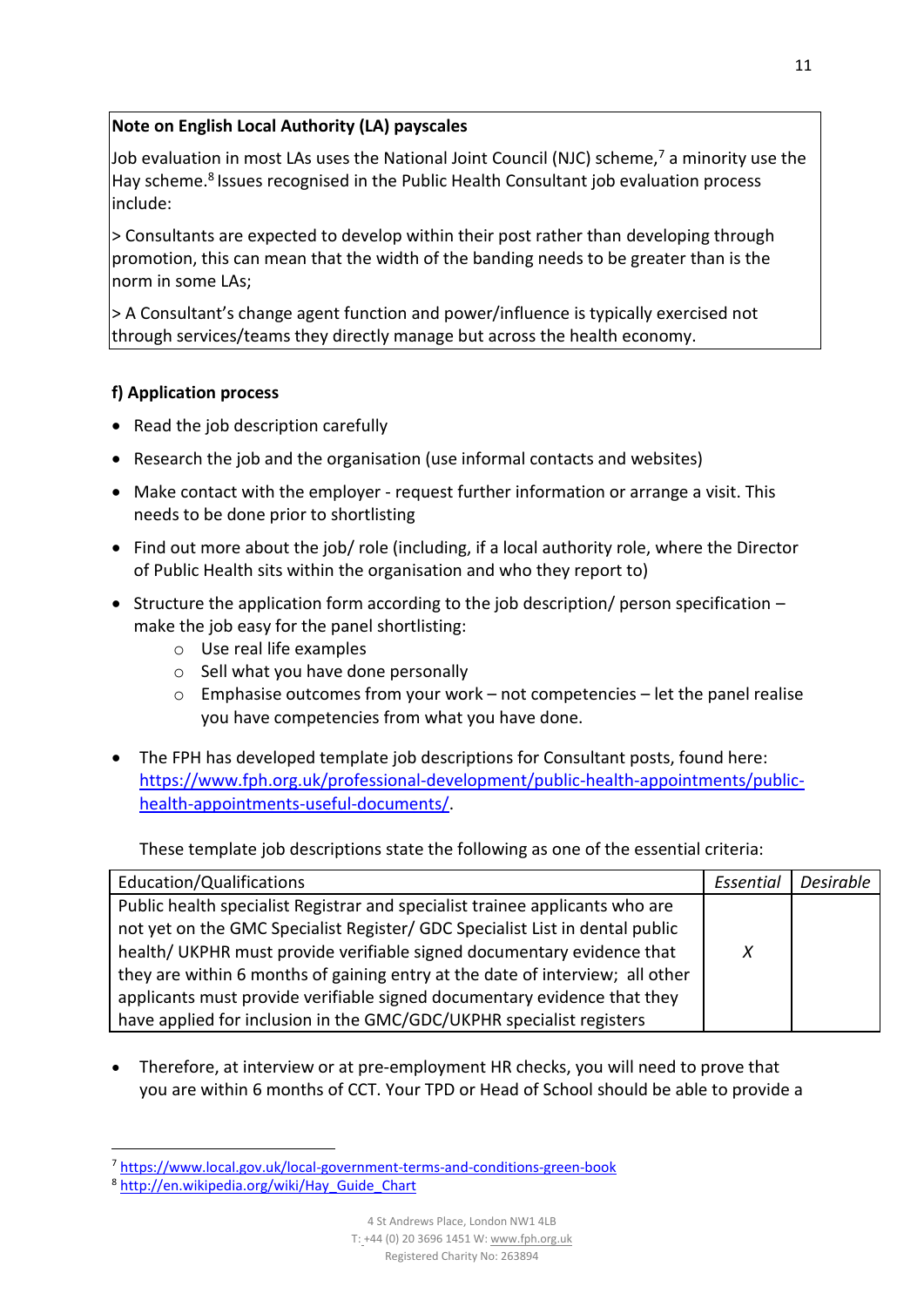signed letter stating the date for completion of training. You may also need to provide confirmation from FPH that you have fully passed the Part B MFPH exam.

#### **Application Form Techniques and Tips: Views from the shortlisters**

- $\bullet$  Do not copy/paste CV's wholesale looks as if you cannot be bothered to tailor the application, and assumes that the panel will be able to sift the essential post elements form your CV.
- Tailor your application form to the local area.
- Address all of the essential criteria and as many of desirable ones as possible, using evidence, active examples, demonstrating your role and achievements/outcomes.
- $\bullet$  Do not be put off if you do not match absolutely all essential criteria are there any transferable skills/experiences form previous roles inside/outside PH you can use?
- Make it easy for the reviewer set supporting information out clearly, with breaks, logical paragraphs, some bullet points (although don't make it all bullet points)

 Don't write pages and pages – demonstrate clarity, succinctness but completeness of evidence.

- Use relevant referees must include line manager plus a relevant other e.g. if you are applying for a Consultant in Communicable Disease Control (CCDC) role – use a CCDC for your other referee.
- Arrange to sit on an interview panel to gain experience of the process if possible. Try and do this in your 4<sup>th</sup>/5<sup>th</sup> year. This gives you an insight into what it's like on the other side.
- Give evidence of what you can do for the employer and provide evidence of previous delivery
- Expect to do several redrafts
- Remember spelling, punctuation grammar, syntax check, check and check. Get someone to review application before sending off.

### **g) Special considerations for academic posts**

- In the England context, Public Health Academics who complete specialist training would generally hold an honorary Consultant contract with Public Health England
- Successful careers in academia depend on being able to successfully bring in grant funding to your university; not least because you will have to pay for yourself as there are few salaried posts available
- Joint service and academic posts are relatively rare and often created around a specific individual. Negotiation with both the service and the academic parts of the post are essential to secure agreement for part time working. Having a combination of 2 part time posts requires excellent diary management skills
- You may need to create your own academic Consultant posts if an interesting job is advertised but is not an accredited Consultant post, it is worth discussing with the employer whether they would consider re-advertising with FPH-supported terms and conditions (salary level, honorary contract with PHE, interview panel that meets the FPH Advisory Appointments Committee requirements etc.) – this works best when you have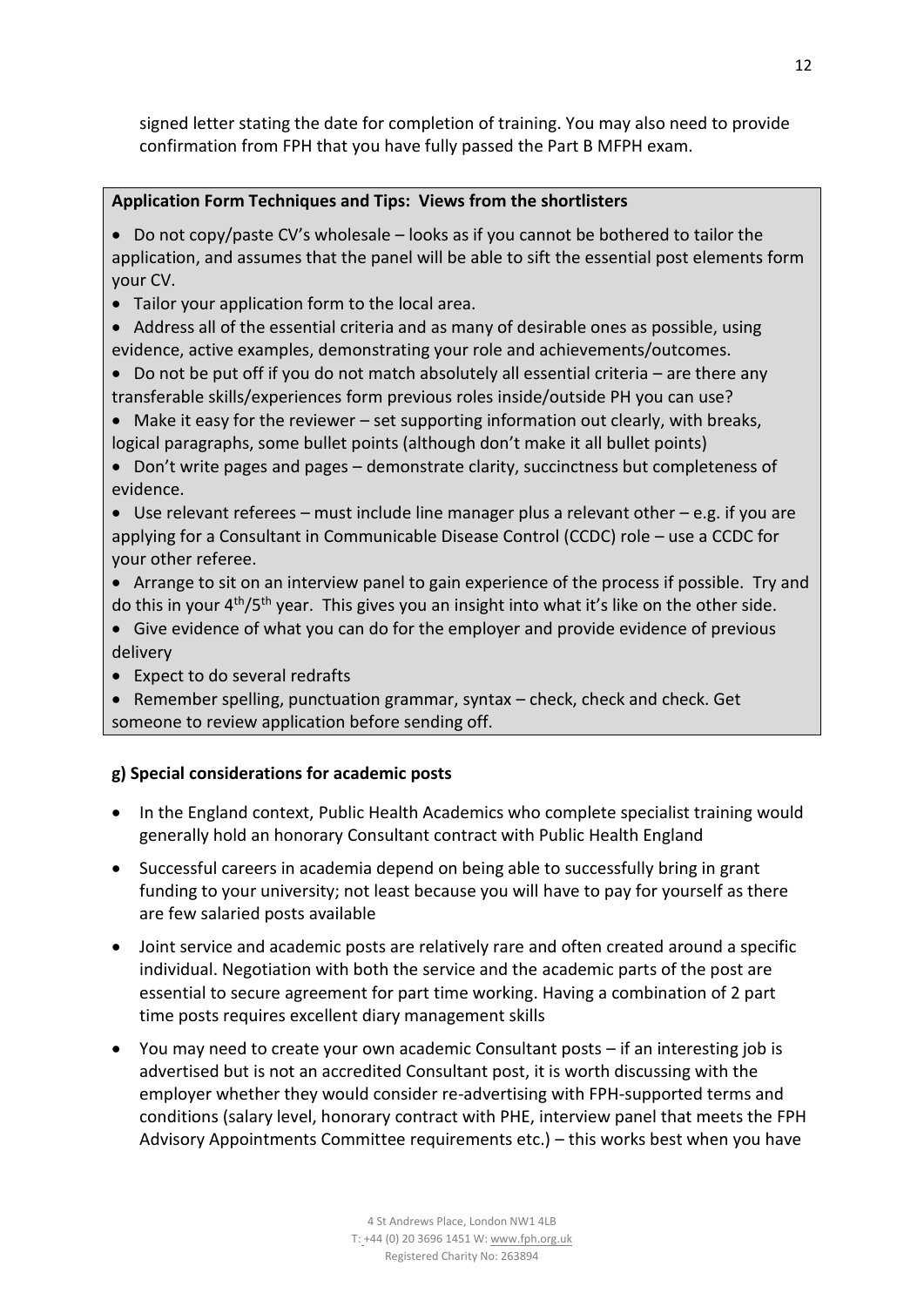an existing relationship with the academic department so building relationships throughout your training is vital.

# <span id="page-12-0"></span>**2. Preparing for interview**

- By the end of the interview, the panel need to know:
	- Why do you want the job?
	- Can you do the job (technically and safely)?
	- Will you fit into the team?
- Practice, practice, practice: do a mock interview, practice out loud, time yourself
- Arrange to sit on an interview panel to gain experience of the process if possible. Try and do this in your 4th/5th year. This gives an insight into what it's like on the other side.
- Use a framework (e.g. STAR situation, task, action, result) to frame your responses
- Develop a list of common interview questions that are likely to come up including:
	- Technical: public health skills, CPD
	- Tackling conflict/awkward situations (staff, patient groups, obstacles to achieving goals)
	- Safe pair of hands (handling crises, dealing with whistle-blowing and the press)
	- Delivery not just delivering projects but delivering impact
- Develop outline answers, e.g.:
	- Tell me about yourself/your CV
	- First month/year as a Consultant
	- Challenging situation/member of staff
	- Experience relevant to specific roles
- If you're preparing a presentation:
	- Target your presentation at the job
	- Go for shorter rather than longer rehearse to a mirror by reading out loud for timing
	- Bring hand-outs, just in case
	- Do not rely on PowerPoint, you need to be able to talk convincingly and confidently about a subject
	- You may get the topic on the day with 20 minutes to prepare. Practice being able to deliver an on-the-hoof presentation
- Talk to others:
	- Learn from others who have recently gone through the interview process (newly appointed Consultants)
	- Talk to people where you will be working
- Assessment centres and tests:
	- Situational judgement tests and psychometric tests, similar to ones used to get on the training scheme are being used more frequently in the interview process, so practice numeracy and literacy skills and critical reasoning.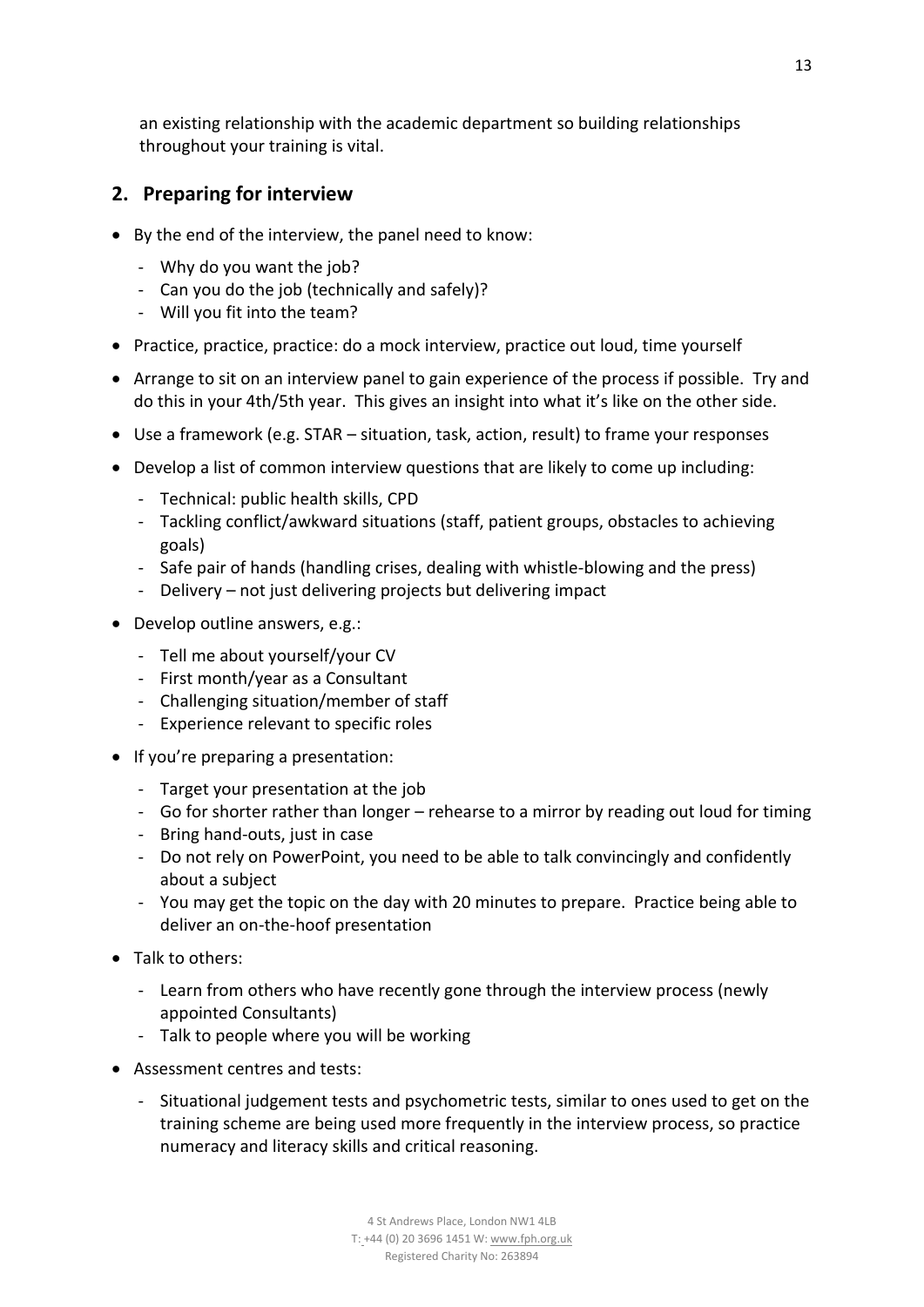#### **Views from candidates**

## **Candidate 1**

The interview panel is large and this can be quite a shock and very nerve-racking. I had 13 people on my panel (Consultants, LA Directors and Chief Exec, DPH, HR, Local Councillors, FPH rep and others). They did not all ask questions, but they did chip in with supplementary questions, for example a local councillor said that he had recently been treated for prostate cancer and asked why there was not a national screening programme for prostate cancer. I used this opportunity to evidence my knowledge of screening criteria and the pros and cons of screening. The interview lasted only 30-35 minutes, but with the presentation and psychometric testing it lasted about 2 hours.

## **Candidate 2**

I felt that the interview had gone well, however I was not successful. My first reaction was that the panel may have already developed a clear idea of the type of person they wanted to appoint, and I did not fit this. This may be a bit cynical but I think it's important not to get too disheartened if you don't get the job. Going for the interview was invaluable practice and I recommend that you always ask for feedback. At the next interview I used the learning from my first one and I was successful. I identified my unique skills, experience and qualities. The panel for this interview was smaller (8 members). I had a presentation to prepare for on the day.

### **Preparation tips**

> Learn about local public health issues and priorities, these should be in JSNAs.

> Call the day before and find out who is on the panel (they may not tell you!)

> Keep up to date with public health/health policy

> When thinking about previous experience, look wider than just the training scheme. Use examples from previous jobs or voluntary work.

> Prepare some questions to ask the panel

> Dress smartly and arrive early.

# <span id="page-13-0"></span>**3. After interview**

If you are *unsuccessful* at interview, ask for feedback from the panel.

If you are *successful* at interview, it can also be useful to ask for feedback. It is at this stage that you may need to actively negotiate your exact terms and conditions. This is particularly the case with local authority positions where there is no national standardisation of Ts&Cs, unlike the NHS. It is sensible to have thought about this prior to interview, and you may wish to discuss the following with your prospective employer in advance:

- Cost of living uplift: If you are London-based or are used to receiving some other type of 'cost of living' allowance, be aware that the advertised salary may or may not include this.
- Pension: If you are already a member of the NHS Pension Scheme and are part of a professional register (e.g. the UKPHR, the GMC) you should be able to elect to continue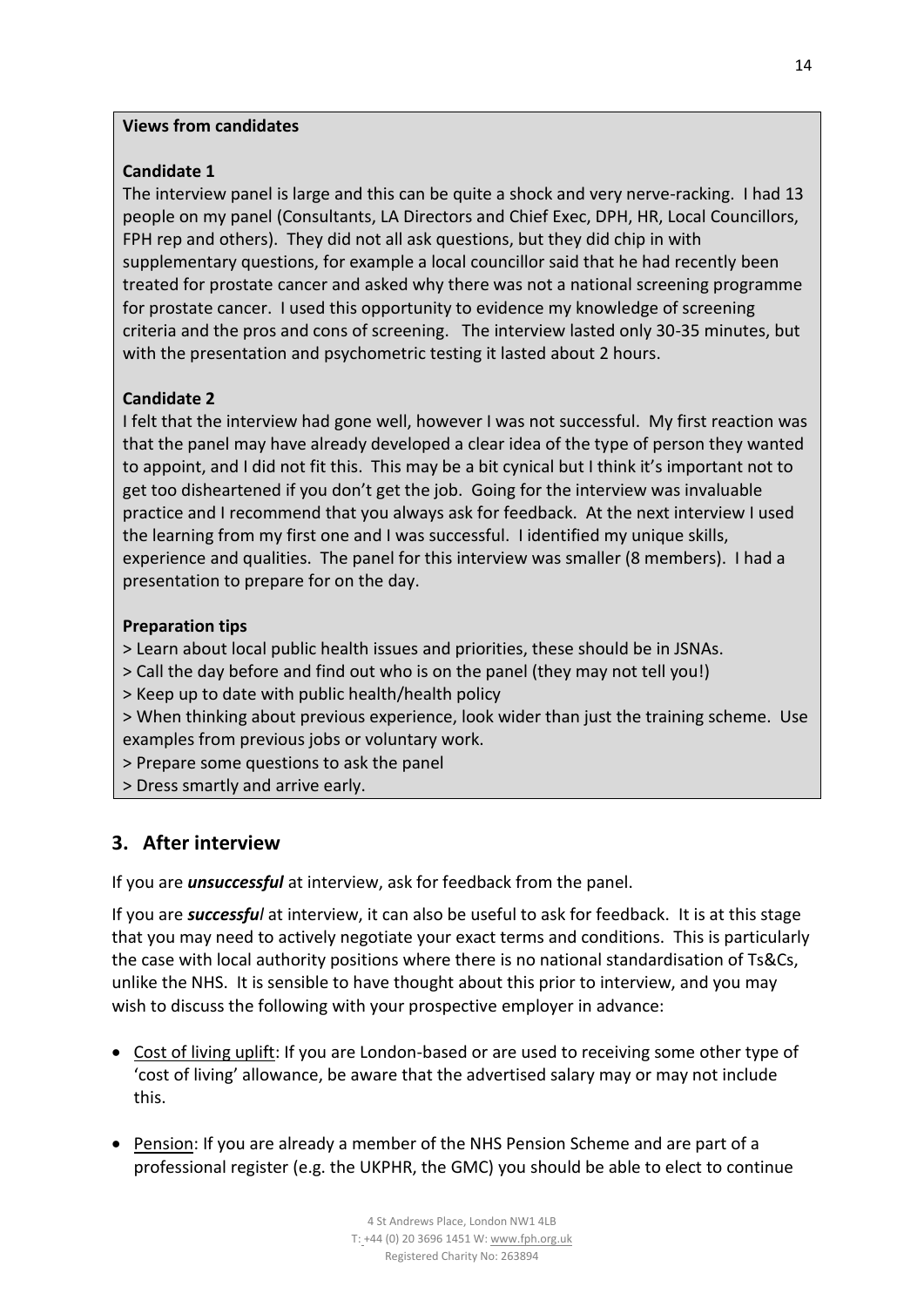to be a member, even if you are employed in a non-NHS organisation, such as a local authority, as they are able to register to pay their employer contributions into the NHS Pension instead of the local authority pension, via an 'NHS Pension Direction Order'. However, it is down to the individual local authority, and yours may not be willing to do this.

Whether an LA or an NHS pension is better for you personally will depend on your personal circumstances (including the type of pension scheme you are on,<sup>9</sup> and your current level of contributions). It is worth discussing with a pension adviser; unions can often recommend a financial advisor and you may have access to free advice via your union membership.

If you have a problem negotiating this issue, take it up with the BMA or non-medical union.

#### **Some useful links for more information on pensions:**

**.** 

> Information about the local government pension scheme: <http://lgps2014.org/content/what-will-new-scheme-cost-me>

> FAQs from the BMA: [http://bma.org.uk/practical-support-at-work/pensions/faq-local](http://bma.org.uk/practical-support-at-work/pensions/faq-local-government-pension-scheme)[government-pension-scheme](http://bma.org.uk/practical-support-at-work/pensions/faq-local-government-pension-scheme)

> FAQs from the NHS Business Services Authority and Public Health England: [https://www.nhsbsa.nhs.uk/sites/default/files/2017-](https://www.nhsbsa.nhs.uk/sites/default/files/2017-04/Public_Health_England_Pension_FAQs_280213.pdf) [04/Public\\_Health\\_England\\_Pension\\_FAQs\\_280213.pdf](https://www.nhsbsa.nhs.uk/sites/default/files/2017-04/Public_Health_England_Pension_FAQs_280213.pdf)

- Pay progression: check what is offered by your new employer; it may not correspond to what you are used to. For example, every local authority sets their own payscales from a universal spine. There will therefore be a great deal of variability across Local Authorities. All LA Consultant posts are likely to be incremental, with cost-of-living rises in addition but the precise payscale and width of the band will be determined locally. For instance, some local authorities may be advertising the bottom of the 8d pay scale but reduce the width of the band.
- Annual leave: check what is offered: there is scope to negotiate here if the new employer offers less than you are currently on.
- Continuity of service: it is highly unlikely that a new employer will recognise your continuous NHS service in your new contract. Loss of continuous service affects eligibility for statutory maternity and sick leave, but particularly for redundancy pay, as local authorities for example tend to offer 1 week's pay per year of service rather than the

<sup>9</sup> To note – there were changes to NHS Pension Scheme changed from 01 April 2015: [http://www.nhsemployers.org/your-workforce/pay-and-reward/pensions/nhs-pension-scheme/new-2015](http://www.nhsemployers.org/your-workforce/pay-and-reward/pensions/nhs-pension-scheme/new-2015-scheme) [scheme](http://www.nhsemployers.org/your-workforce/pay-and-reward/pensions/nhs-pension-scheme/new-2015-scheme)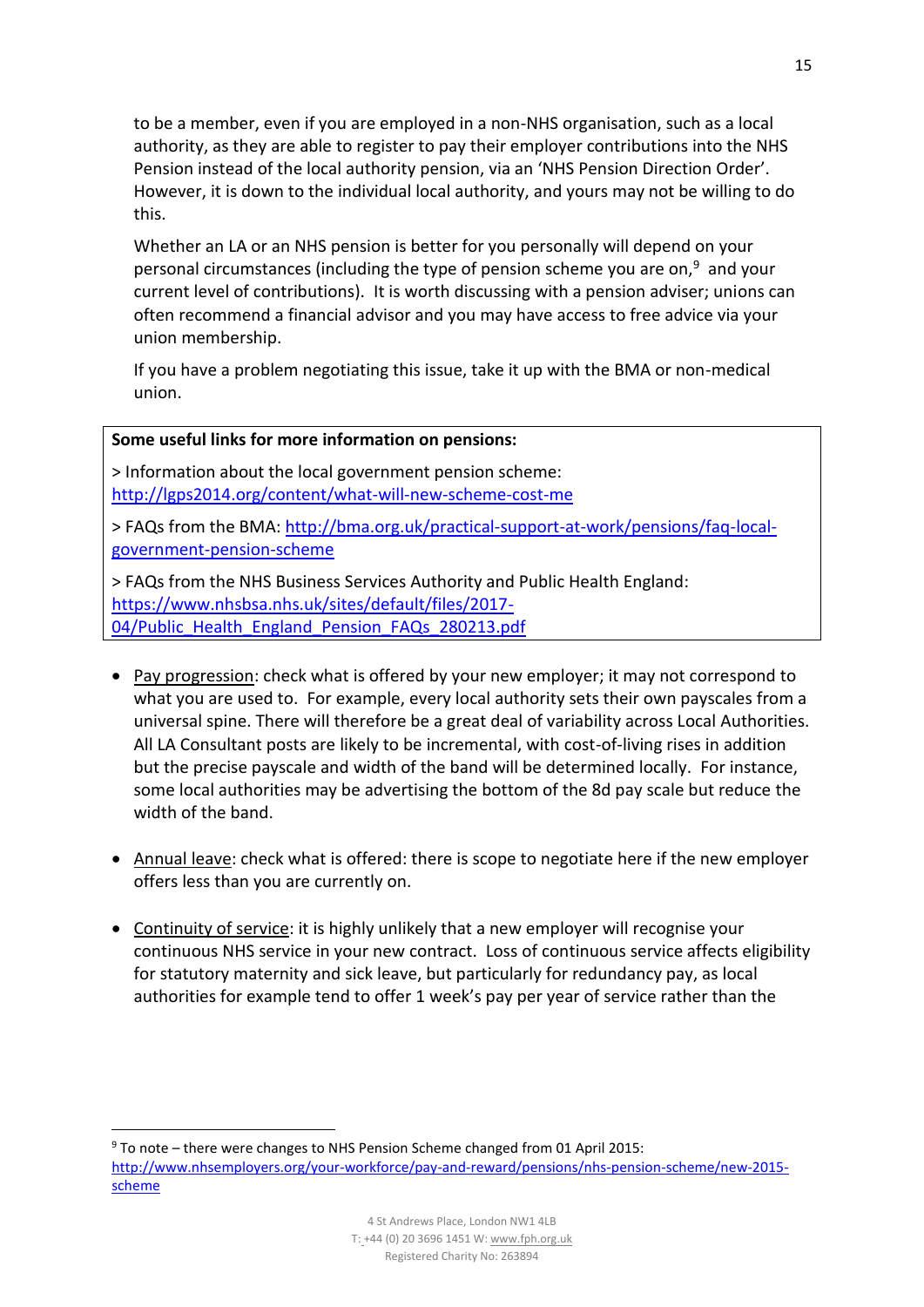NHS offer of one month's pay per year of service, with a maximum of 24 months' pay.<sup>10</sup> This is a particular problem for those with long lengths of service.<sup>11</sup>

Local Government Association (LGA) guidance document on Technical Issues in Recognising Past Service with NHS Bodies and PHE, February 2015 <https://www.fph.org.uk/media/1251/lga-note-on-recognising-service-060215.pdf>

Joint continuity of service cover letter to go with LGA guidance document <https://www.fph.org.uk/media/1250/joint-continuity-of-service-letter-060215.pdf>

*REMEMBER*: good HR practice is that once an offer is made to a candidate for a job, until the candidate declines the job in writing, the employer should hold the job for that candidate and cannot offer it to someone else, unless of course poor references are received. This is the time when a candidate has maximum leverage, as the more time passes, the less likely it is that the second or third choices will still be available should the first choice candidate decline.

*REMEMBER*: once you sign a contract, you are obliged to adhere to those Ts&Cs and are unlikely to win any legal case against it so check your contract carefully, or better still ask for confirmation well before any interview or job offer.

The BMA provides a free contract checking service for all BMA members whereby contracts are checked by an employment law expert and returned in 5 working days. For more information, see [https://www.bma.org.uk/advice/employment/contracts/contract](https://www.bma.org.uk/advice/employment/contracts/contract-checking-service)[checking-service.](https://www.bma.org.uk/advice/employment/contracts/contract-checking-service)

If you are a non-medic, you may wish to consider joining a union such as Unite or UNISON. For instance, Unite members can get support from their local health representative: [http://www.unitetheunion.org/how-we-help/list-of](http://www.unitetheunion.org/how-we-help/list-of-sectors/healthsector/healthsectorcontacts/healthsectorregionalcontacts/)[sectors/healthsector/healthsectorcontacts/healthsectorregionalcontacts/](http://www.unitetheunion.org/how-we-help/list-of-sectors/healthsector/healthsectorcontacts/healthsectorregionalcontacts/)

### **National guidance on the recruitment of Consultants in Public Health aimed at employers**

There are a number of guidance documents that inform the recruitment of Consultants in public health and include:

## **1. Consultants in Public Health in Local Government and Higher Education Institutions: Guidance on appointing Consultants in public health, 2013**

This guidance sets out arrangements that are designed to provide local authorities and higher education institutions with confidence in the public health Consultant and Consultant academic appointments they make, build on their own good practice, while providing a riskmanaged and quality assured process.

 $\overline{\phantom{a}}$ 

<sup>10</sup> [https://www.nhsemployers.org/your-workforce/pay-and-reward/agenda-for-change/nhs-terms-and](https://www.nhsemployers.org/your-workforce/pay-and-reward/agenda-for-change/nhs-terms-and-conditions-of-service-handbook/nhs-redundancy-arrangements/nhs-redundancy-faqs)[conditions-of-service-handbook/nhs-redundancy-arrangements/nhs-redundancy-faqs](https://www.nhsemployers.org/your-workforce/pay-and-reward/agenda-for-change/nhs-terms-and-conditions-of-service-handbook/nhs-redundancy-arrangements/nhs-redundancy-faqs)

 $11$  e.g. a Consultant in PH with 20 years of experience moving to a local authority for 2 years and then being made redundant will only receive redundancy for 2 years of service not 22 years, and will receive this in weeks not months.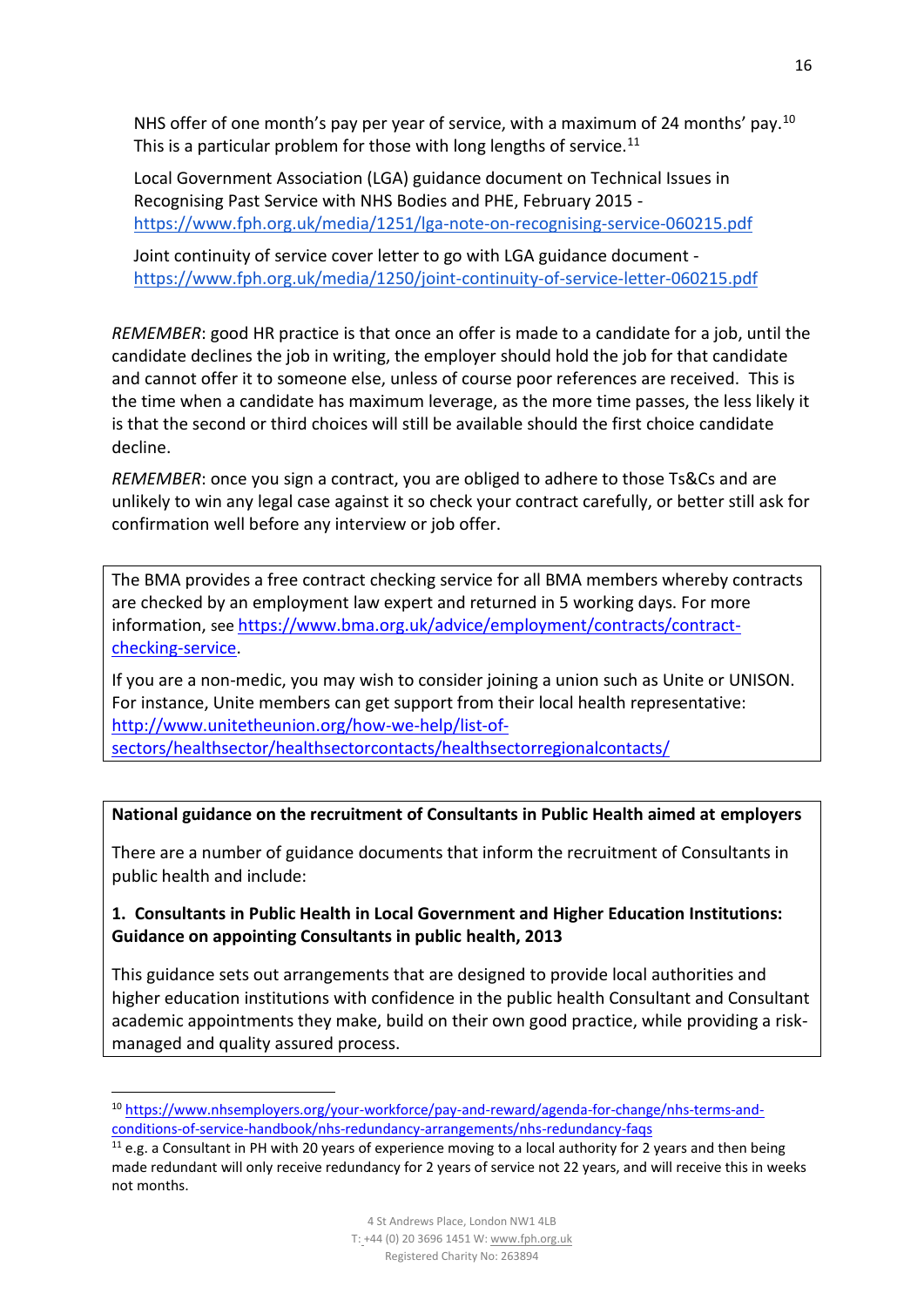[https://www.fph.org.uk/professional-development/public-health-appointments/public](https://www.fph.org.uk/professional-development/public-health-appointments/public-health-appointments-useful-documents/)[health-appointments-useful-documents/](https://www.fph.org.uk/professional-development/public-health-appointments/public-health-appointments-useful-documents/)

## **2. Public Health in the 21st Century: Organising and managing multidisciplinary teams in a local government context, 2014**

Following the "Beyond Transition" events, the Local Government Association, Public Health England, Association of Directors of Public Health and FPH issued a joint statement that committed the partners to the production of "good practice guidance on the skill mix, which councils may want to consider in a local public health team". In particular, the aim was to "include specific advice about the employment of doctors who make up around 50% of staff currently in training" and to "address issues around staff mobility and the benefits this brings to the wider system, as well as the criteria which councils may wish to take into account when they are considering employing doctors, including equal pay considerations".

[https://www.gov.uk/government/uploads/system/uploads/attachment\\_data/file/344445/](https://www.gov.uk/government/uploads/system/uploads/attachment_data/file/344445/Multidisciplinary_PH_teams.pdf) [Multidisciplinary\\_PH\\_teams.pdf](https://www.gov.uk/government/uploads/system/uploads/attachment_data/file/344445/Multidisciplinary_PH_teams.pdf)

The FPH make individual representations to employers who they feel are not opening up their posts to all PH specialists, regardless of background. The BMA do the same.

### **National workforce strategy update: June 2014**

The Department of Health, Public Health England and the Local Government Association published a document which includes links to information on a number of post-transition workforce issues including pay, conditions and pensions:

*Healthy Lives, Healthy People: update on the public health workforce strategy*  [https://www.gov.uk/government/uploads/system/uploads/attachment\\_data/file/324989/](https://www.gov.uk/government/uploads/system/uploads/attachment_data/file/324989/workforce_strategy.pdf) workforce\_strategy.pdf

#### **Recommendations for Registrars approaching CCT/Consultant roles:**

> When exploring job opportunities, ask about the benefits that are offered;

> Try to get your contract/Ts&Cs to recognise issues such as continuity of service, but be aware that this may not be possible;

> You may be able to negotiate the spine point at which you start on, depending on previous experience (i.e. you may be able to negotiate to start higher than the bottom of an AfC Band 8d, for instance, if you have significant pre-scheme work experience). Be aware than the width of bands may be narrower than for AfC/medical Ts&Cs, so you reach the top sooner.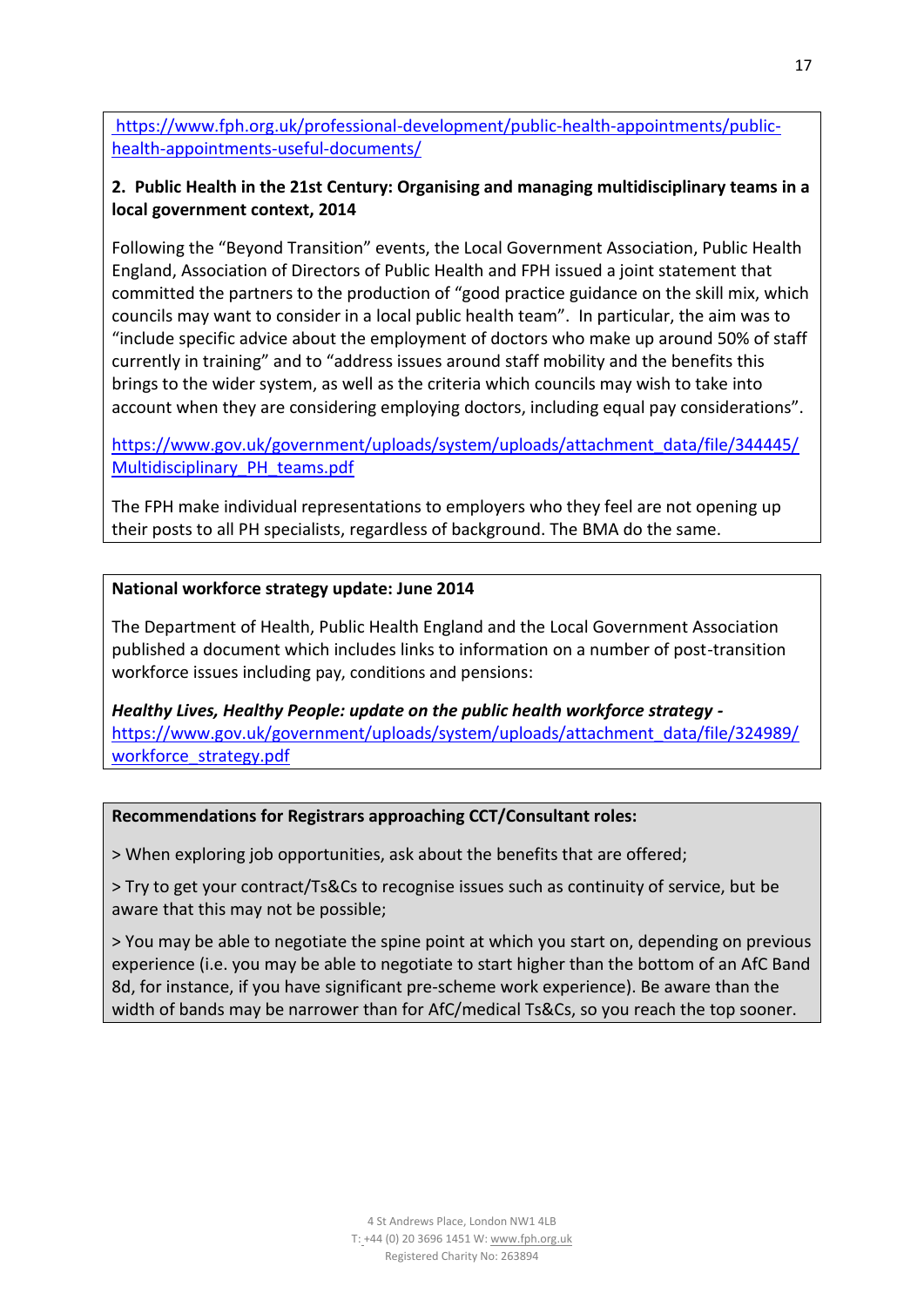# <span id="page-17-0"></span>**C: Things to consider as a new Consultant**

# <span id="page-17-1"></span>**1. Mentoring and peer support opportunities**

### **a) FPH Buddy Scheme for new Consultants**

**FPH link: [http://www.fph.org.uk/buddy\\_scheme\\_for\\_new\\_Consultants](http://www.fph.org.uk/buddy_scheme_for_new_consultants)**

- FPH runs a scheme to support new UK Consultants in their first posts after completing training. This involves partnering new Consultants with a 'buddy' who is able to provide them with support and the benefits of their experience. The buddy scheme is open to all Consultants within their first year in a senior public health appointment.
- FPH asks UK Fellows in good standing to express an interest in becoming a buddy. The requirement is that buddies may be at any stage of their career, including retired, as long as they feel able to contribute. The minimum commitment is two one-hour sessions in the first six months of the new Consultant taking up post, the first preferably face-toface.
- To join the scheme contact use the link on the FPH website [https://www.fph.org.uk/professional-development/workforce/buddy-scheme-for-new-](https://www.fph.org.uk/professional-development/workforce/buddy-scheme-for-new-consultants/)[Consultants/](https://www.fph.org.uk/professional-development/workforce/buddy-scheme-for-new-consultants/)

#### **b) Action Learning Sets, peer group support, or mentorship**

 Consider joining an Action Learning Set, setting up/ joining an existing informal peer support group with those at a similar career stage in your region, and/or asking someone further along in their career to act as a coach or mentor.

## <span id="page-17-2"></span>**2. Continuing personal development and revalidation**

### **a) Continuing Professional Development requirements as a new Consultant**

**FPH link: [http://www.fph.org.uk/continuing\\_professional\\_development\\_\(cpd\)](http://www.fph.org.uk/continuing_professional_development_(cpd))**

- Continuing professional development (CPD) is a professional obligation for all public health professionals, including Consultants, and protected time to undertake CPD activities is a contractual entitlement for those Consultants who transferred into local government employment on medical and dental contracts on 1 April 2013 and a requirement for academic honorary contracts to be held by PHE.
- All FPH members must meet minimum CPD requirements in order to remain in good standing, either by submitting an annual return or by ensuring that FPH has formally agreed to the reasons for exemption.
- Registrars need not be registered with FPH for [CPD](http://www.fph.org.uk/continuing_professional_development_%28cpd%29) during training. However, once a Specialty Registrar member of FPH has successfully completed specialty training in public health and has been recommended by FPH for the award of CCT, their CPD record will automatically be activated. The CPD start date will be 1 April of the same calendar year if they are practising or intending to practise for more than nine months (i.e. they leave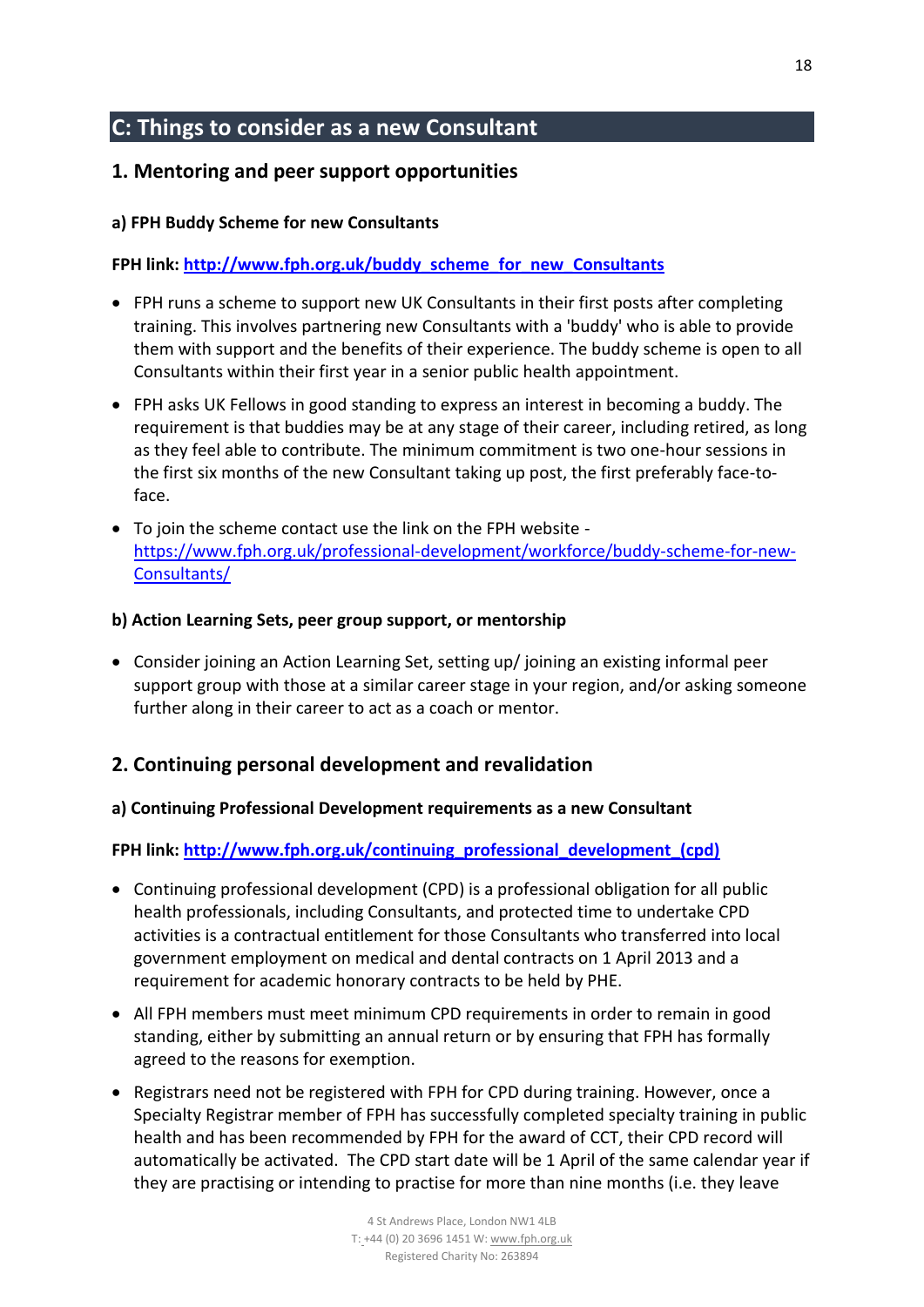their training post before the end of June in any given year) in that CPD year. For those practising or intending to practise for fewer than nine months in that CPD year, the start date will be  $1<sup>st</sup>$  April of the following calendar year. In each case, they must submit a full CPD return for the CPD year following their start date.

• PH Academics in England who complete specialist training generally hold an honorary Consultant contract with PHE and comply with the same FPH CPD arrangements as those in service posts. Annual appraisals are conducted jointly with PHE and the academic appraiser.

#### **b) Revalidation requirements**

#### **This information can be found here:**

**[https://www.gov.uk/government/publications/Consultants-in-public-health](https://www.gov.uk/government/publications/consultants-in-public-health-appointments-guidance)[appointments-guidance](https://www.gov.uk/government/publications/consultants-in-public-health-appointments-guidance)**

#### **Consultants in Public Health with a background in medicine:**

- Medical revalidation is the statutory process by which all licensed doctors are required to demonstrate to the General Medical Council (GMC) that their skills are up to date and that they are fit to practise in order to retain their license to practise. Responsible Officers in Great Britain are responsible for making fitness to practise recommendations to the GMC in respect of individual doctors. The GMC publishes guidance on the revalidation process.
- PHE acts as the designated body for revalidation, where appropriate, for all doctors for whom it is the employing organisation and for those holding honorary contracts with PHE. PHE also acts as the designated body for doctors employed by local government.

#### **Consultants in Public Health with a background other than medicine:**

- The UK Public Health Register (UKPHR) is the registration and revalidation body which Consultants in Public Health with a background other than medicine are required to register with. UKPHR ascertains the public health practice competence of all those it accepts for registration. UKPHR has always sought to address the question of ongoing competence through the application of a range of safeguards. All registrants must renew their registration annually, making a new declaration about a range of matters relevant to competence. UKPHR also sets mandatory standards of Continuing Professional Development (CPD) which all registrants must meet. If there are complaints or other evidence which raise an issue of competence concerning registrants, UKPHR will investigate and, if necessary, take action to remedy any established lack of competence and to prevent malpractice. UKPHR has decided to formalise its existing post-registration procedure as an explicit revalidation scheme. Revalidation will give the public and others confidence that UKPHR and its registrants are committed to maintaining the competence of the core public health workforce, enhancing quality of service and improving public health practice.
- UKPHR Revalidation Policy is provided here: [https://www.ukphr.org/wp](https://www.ukphr.org/wp-content/uploads/2018/08/Revalidation-policy-Specialists-July-2018-edition-2.pdf)[content/uploads/2018/08/Revalidation-policy-Specialists-July-2018-edition-2.pdf](https://www.ukphr.org/wp-content/uploads/2018/08/Revalidation-policy-Specialists-July-2018-edition-2.pdf)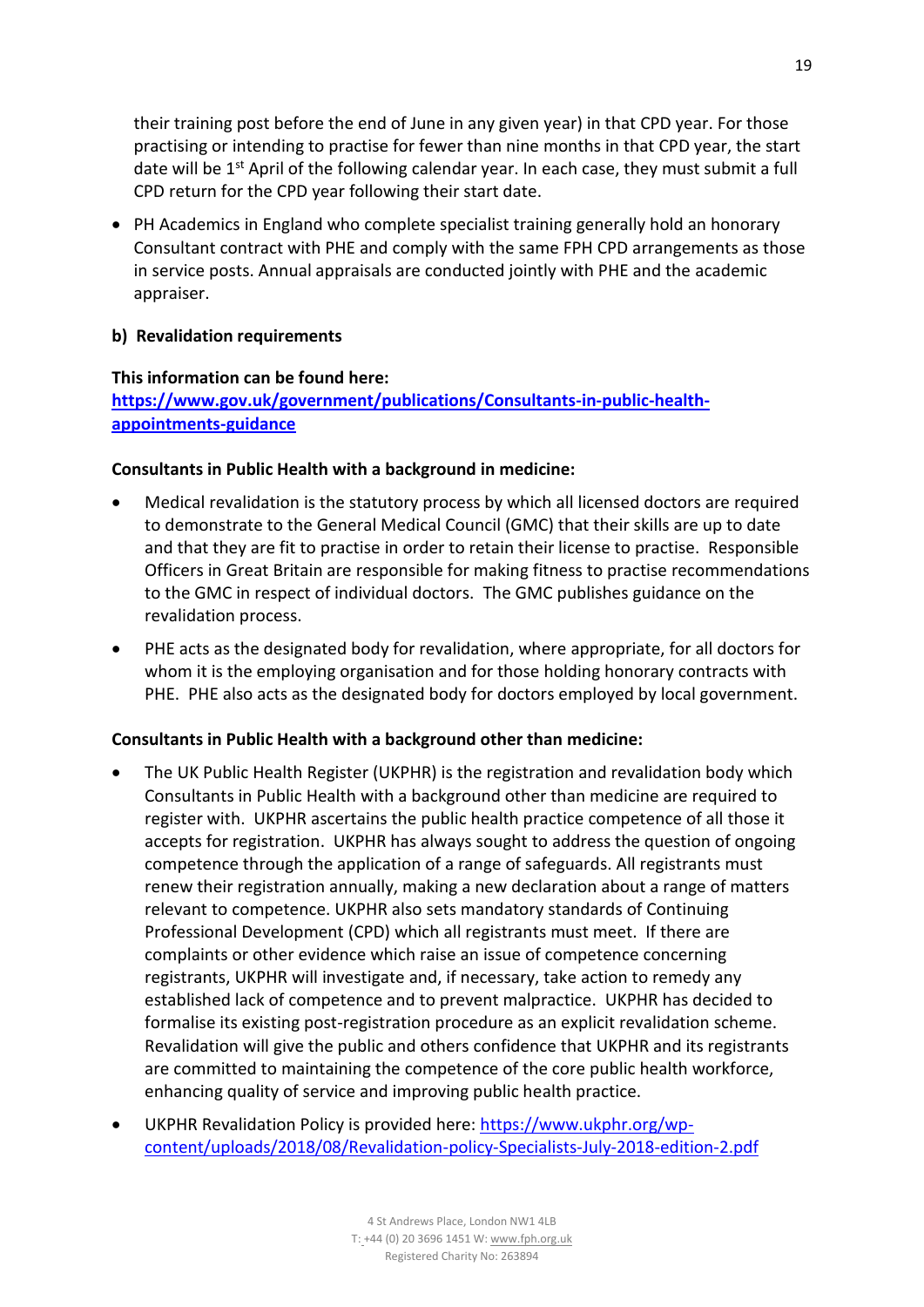# <span id="page-19-0"></span>**3. Top tips for your first year as a new Consultant**

Here are some tips for that first 12 months from three LKSS Consultants at the start of their careers:

### **Consultant 1**

- Take responsibility;
- Learn to say no (or at least to be able to delay deadlines) in order to manage your workload;
- Be realistic: you can't please everyone;
- Agree a work plan (even if you draft it yourself!) that is sensible, flexible and realistic;
- Protect yourself (work life balance) how much is realistically necessary?
- Identify allies;
- Be assertive (be persistent; don't be too "nice").

### **Consultant 2**

- How much you negotiate on Terms and Conditions and your job role depends on your circumstances and will differ for everyone – how much you want to do the job, what the commute is like, what the portfolio is – and you will end up with a balance of these things;
- Prioritise. Have one thing that you really enjoy as part of your work plan and make sure it doesn't drop off when things get too busy;
- Consider CPD early so you don't get struck off! Make time for it. It's a bit like the eportfolio but not as bad!
- Your first year will be crazy busy and you'll work more hours than you're paid for, but you will settle into a rhythm and work out what you need to prioritise after a while.

### **Consultant 3**

- Keep smiling you've qualified and this is what you asked for!
- Chocolate cake for your team together they'll know a lot more than you and you need them as allies;
- Use your high-level project management skills to take stock of your overall portfolio as soon as you vaguely understand it! - i.e. Clarify desired outcomes, how you'll know you've succeeded, interim milestones to keep you motivated and on-track along the way and clarity for both your staff and your boss on what work you're doing to achieve it all!
- Delegate! you're not a Registrar anymore so you can't afford to get tied up in the detail of a project. It's official - you're a 'strategic leader'......!
- Look after yourself (and your loved ones); you'll be tempted to stay that little bit later, go that little bit further - but make sure you eat, sleep, relax and enjoy the rest of life too!
- Be proactive about checking in with your DPH through your 1:1s, informal chats, little email updates etc: they juggle a lot, generally attend too many meetings and can sometimes get concerned if they don't hear how you're doing;
- Get to know your Consultant / AD colleagues: every department's different but once again, if you and your colleagues are busy attending meetings, it can be easy to lose contact (and their potential support /experience);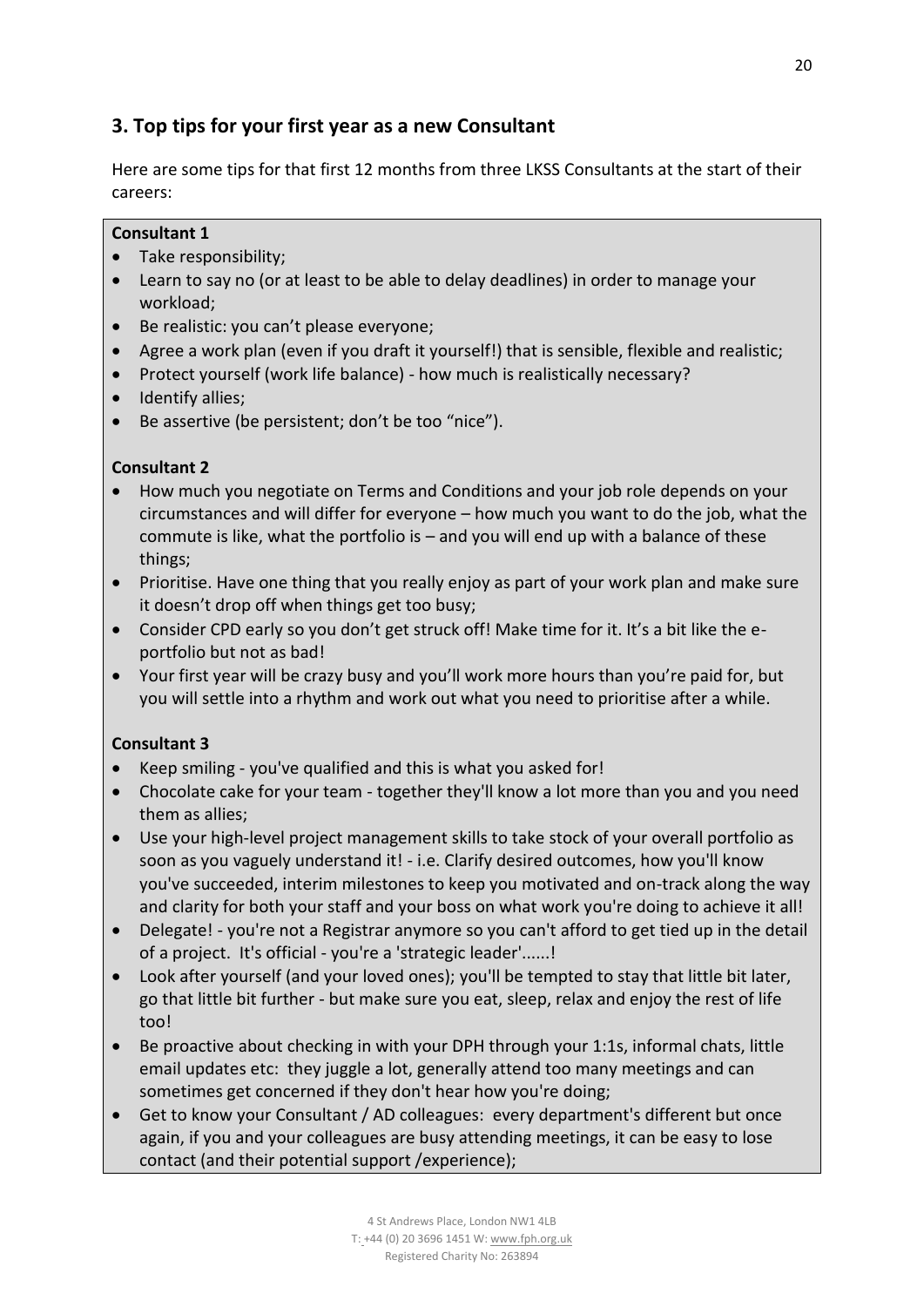Meet up with a coach / mentor and/or 1st year peers; it's nice to have a chance to vent to someone who's not your partner / DPH etc!

21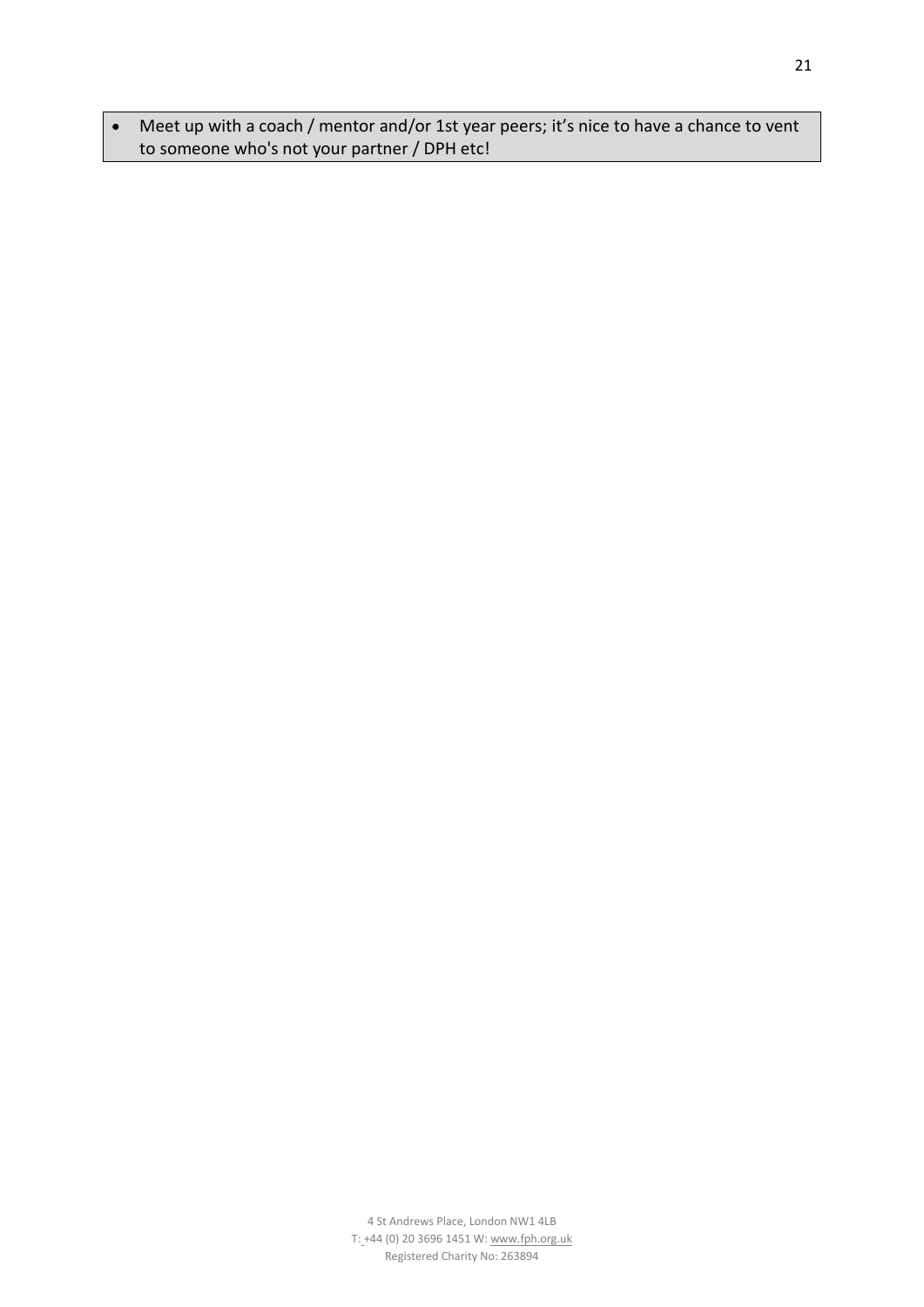# **APPENDIX 1: A guide to the CCT Process**

# **Registrars with a medical background:**

HEE (or equivalent in Scotland, Wales and Northern Ireland) informs FPH that Registrar is in final year of training via ARCP

FPH sends advanced notification to the GMC for all Registrars within 3 months of their CCT date

GMC invites the Registrar to apply for their CCT online

Registrar completes online application via 'my GMC' applications and pays CCT fee: http://www.gmc-

uk.org/doctors/registration applications/Join the Specialist Register or the GP Register.asp

Please note: a Registrar applying to the GMC can complete their application online any time 6 months prior to their CCT date

Tip: If request has not been received 3 months prior to expected CCT date, please notify FPH of your CCT date and ensure that FPH has notified GMC. Contact person at FPH: Marijana Curic marijanacuric@fph.org.uk

Registrar ensures that they have full and valid membership of FPH and is in good standing. Contact at FPH: Membership Department membership@fph.org.uk

Registrar completes final ARCP

HEE (or equivalent in Scotland, Wales and Northern Ireland) sends the following paperwork to FPH:

- All ARCP forms including final assessment form (ARCP outcome 6)
- Completion of Training form (forms can be downloaded from: https://www.fph.org.uk/training-careers/specialty-training/training-downloads/)

Please note: These forms should be sent to FPH within 2 weeks of the Registrar's final assessment. Outcome 6 can only be granted within 3 months of completion of training.

Tip: check that FPH has all necessary paperwork e.g. ARCP outcome forms covering all years of training and showing that all time on the training scheme has been accounted for, especially if you have been less than full time at any point. Contact person at FPH: Marijana Curic marijanacuric@fph.org.uk

FPH checks the Registrar's file to ensure all CCT criteria requirements have been met. Once the Faculty Director of Training approves the CCT recommendation it will be sent to the GMC for inclusion onto the Specialist Register

GMC grants CCT\*

Please note: it can take 2-3 months from exit ARCP to GMC granting CCT. Please follow up with the GMC directly if you have any queries

\*N.B. Applications for CCT to the GMC MUST be made within 12 months of a doctor's expected completion of training date or only a CESR can be given